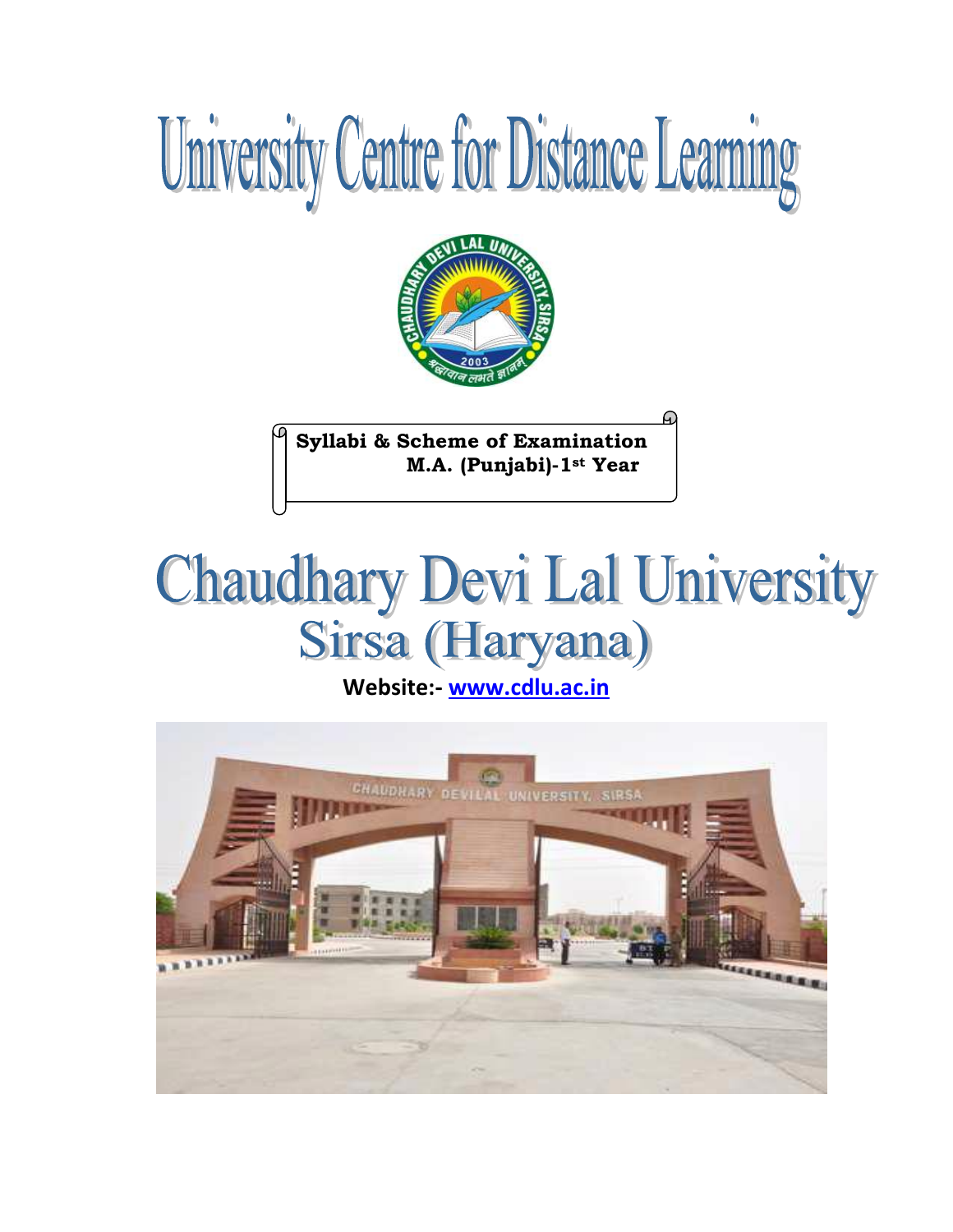## **SCHEME OF EXAMINATION MA (Punjabi) - 1ST Year (DISTANCE EDUCATION MODE)**

## **EXAM CODE (M19)**

| Paper<br><b>Code</b>                      | Nomenclature of the Paper                                                                                                                             | Max.<br><b>Marks</b> | Minimum<br><b>Marks</b> | Assignment | Time   |
|-------------------------------------------|-------------------------------------------------------------------------------------------------------------------------------------------------------|----------------------|-------------------------|------------|--------|
| <b>PB01</b>                               | Paper-1<br>Option (i) Madhkali Panjabi                                                                                                                | 80                   | 28                      | 20         | 3 Hrs. |
| <b>PB02</b><br><b>PB03</b><br><b>PB04</b> | Kavita<br>Option (ii) Guru Nanak Dev<br>Da Vishesh Adhyan<br>Option (iii) Sufi Kav Da<br>Vishesh Adhyan<br>Option (iv) Kissa Kav Da<br>Vishesh Adhyan |                      |                         |            |        |
| <b>PB05</b><br><b>PB06</b><br><b>PB07</b> | Paper-2<br>Option (i) Adhunik Panjabi<br>Galp (Panjabi Novel)<br>Option (ii) Bharti Galp<br>Option (iii) Vishshav Galp                                | 80                   | 28                      | 20         | 3 Hrs. |
| <b>PB08</b>                               | Paper-3<br>Sahit Sidhant Ate Viharak<br>(i)<br>Adhyan                                                                                                 | 80                   | 28                      | 20         | 3 Hrs. |
| <b>PB09</b>                               | Paper-4<br>Panjabi Sahit da Ithas<br>(i)                                                                                                              | 80                   | 28                      | 20         | 3 Hrs. |
| <b>PB10</b><br><b>PB11</b><br><b>PB12</b> | Paper-5<br>Option (i) Haryana Da<br>Panjabi Sahit<br>Option (ii) Parvasi Panjabi<br>Sahit<br>Option (iii) Pakistani<br>Panjabi Sahit                  | 80                   | 28                      | 20         | 3 Hrs. |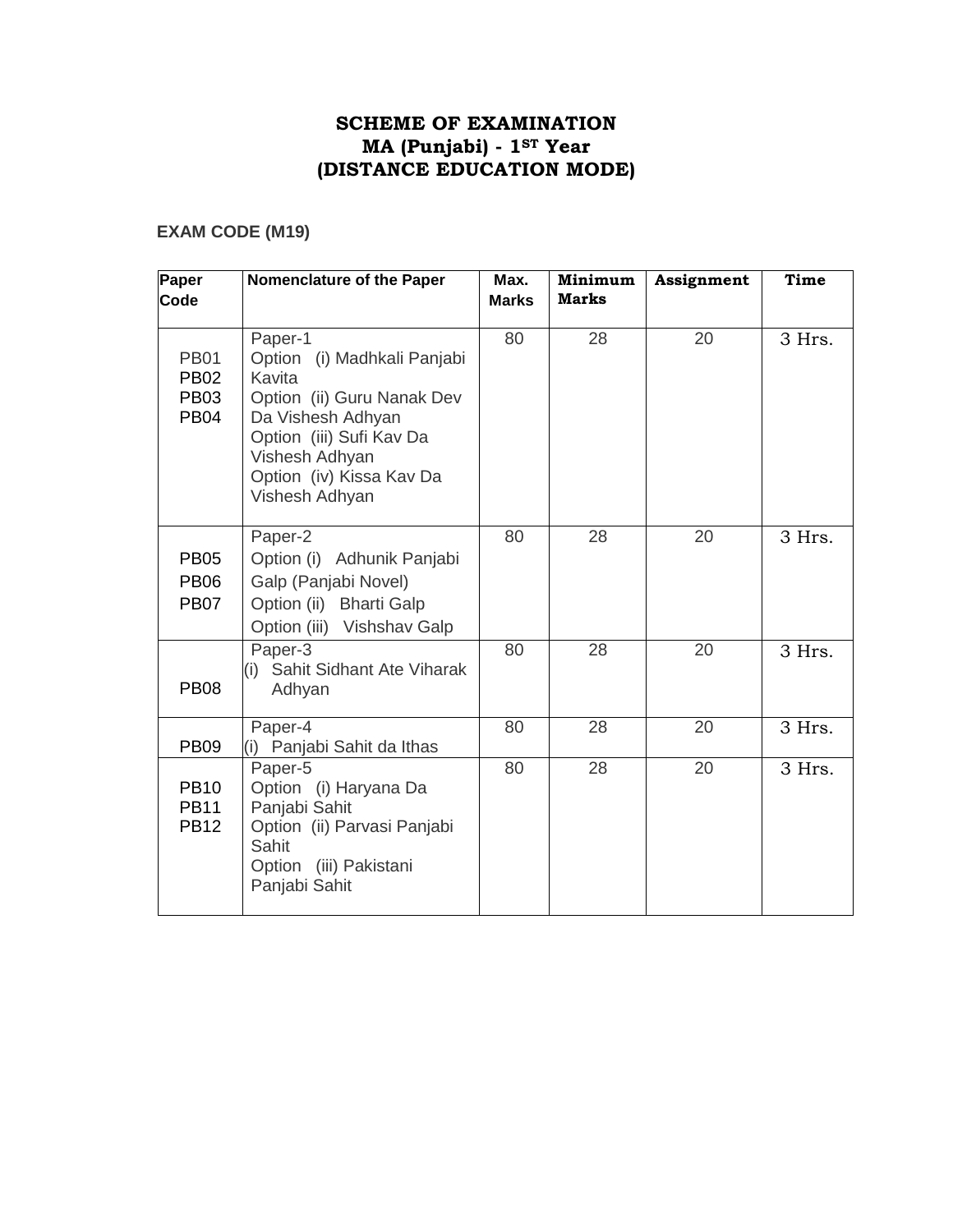# **M.A. Panjab (Previous) Paper First Opt (i)** Madhika Panjab Kavitaਪੇਪਰ ਪਹਿਲਾ, ਆਪਸ਼ਨ (ਪਹਿਲੀ) ਮਧਕਾਲੀ ਪੰਜਾਬੀ ਕਵਿਤਾ

ਕਲ ਅੰਕ: 100

ਪੇਪਰ : 80 ਅਤੇ ਇਨਟਰਨਲ ਅਸੈਸਮੈਂਟ : 20

ਸਮਾਂ – 3 ਘੰਟੇ

## ਨੋਟ:

ਪ੍ਰਸ਼ਨ ਪੱਤਰ ਦਾ ਉਤੇ ਲਿਖਿਆ ਜਾਵੇਗਾ :

- 1. ਪਹਿਲਾ ਪ੍ਰਸ਼ਨ ਲਾਜਮੀ ਹੋਵੇਗਾ ੀ ਵਿਦਿਆਰਥੀ ਨੇ ਹਰ ਯੁਨਿਟ ਵਿੱਚੋਂ ਇਕ ਸਵਾਲ ਕਰਨਾ ਹੈ ੀ ਕੁੱਲ ਪੰਜ ਸਵਾਲ ਕਰਨੇ ਹਨ
- $2.$  ਹਰ ਪਸ਼ਨ 16 ਨੰਬਰ ਦਾ ਹੋਵੇਗਾ ਪੇਪਰ ਸੇਟਰ ਲਈ ਹਿਦਾਇਤਾਂ :
- 1. ਪੇਪਰ ਸੇਟਰ ਪ੍ਰਸ਼ਨ ਪੱਤਰ ਵਿੱਚ ਕੁਲ ਨੌਂ ਪ੍ਰਸ਼ਨ ਪੁੱਛੇਗਾ
- 2. ਪੁਸ਼ਨ ਨੰਬਰ ਇੱਕ ਵਿੱਚ ਚਾਰ ਛੋਟੇ ਸਵਾਲ ਪੁੱਛੇ ਜਾਣਗੇ ਜੇ ਕਿ ਸਲੇਬਸ ਵਿੱਚ ਲਗੀਆ ਪੁਸਤਕਾਂ ਤੇ ਆਧਾਰਿਤ ਹੋਣਗੇ**ੀ ਹਰ ਸਵਾਲ ਦਾ ਜਵਾਬ ਘੱਟ ਤੋ ਘੱਟ ਇਕ ਪੱਨੇ** ਦਾ ਦੇਣਾ ਹੋਵੇਗਾ ੀ ਇਸ ਸਵਾਲ ਵਿੱਚ ਕੋਈ ਅੰਦਰਨੀ ਛੋਟ ਨਹੀ ਹੋਵੇਗੀ
- 3. ਹਰ ਯੂਨਿਟ ਵਿੱਚੋ ਦੇ ਪ੍ਰਸ਼ਨ (ਹੱਰ ਪੁਸਤਕ ਵਿੱਚੋ ਇੱਕ ਇੱਕ) ਪੁੱਛੇ ਜਾਣਗੇ ੀ ਹਰ ਪ੍ਰਸ਼ਨ ਦਾ ਜਵਾਬ ਘੱਟੋ - ਘੱਟ ਪੰਜ ਪਨਿਆ ਦਾ ਹੋਵੇ

ਯਨਿਟ ਪਹਿਲਾ

ਪਾਠ ਕਮ ਵਿੱਚ ਪ੍ਰਾਪਤ ਪੁਸਤਕਾ ਦੇ ਲੇਖਕਾਂ ਦੇ ਰਚਨਾ ਕਾਲ ਵਿੱਚ ਪ੍ਰਾਪਤ ਸਾਹਿਤ ਦੇ ਇਤਿਹਾਸਕ ਪਰਿਪੇਖ ਪ੍ਰਵਿਰਤੀਆ, ਵਿਕਾਸ, ਵਿਭਿਨ ਲੇਖਕਾ ਤੇ ਧਾਰਾਵਾ ਦੇ ਤੁਲਨਾਤਮਕ ਅਧਿਐਨ ਨਾਲ ਸਬੰਧਤ ਪ੍ਰਸ਼ਨ

ਯੁਨਿਟ ਦੁਸਰਾ

ਕਾਬਾ ਫਰੀਦ $\overline{B}$  ਬਾਬਦ ਤੇ ਸ਼ਲੋਕ ਸਿਘ ਬੁਦਰਜ, ਅੰਮ੍ਰਿਤਸਰ ਲਗਤ ਕਬੀਰ ਬਾਣੀ ਭਗਤ ਕਬੀਰ ਪੰਜਾਬੀ ਯੂਨੀਵਰਸਿਟੀ, ਪਟਿਆਲਾ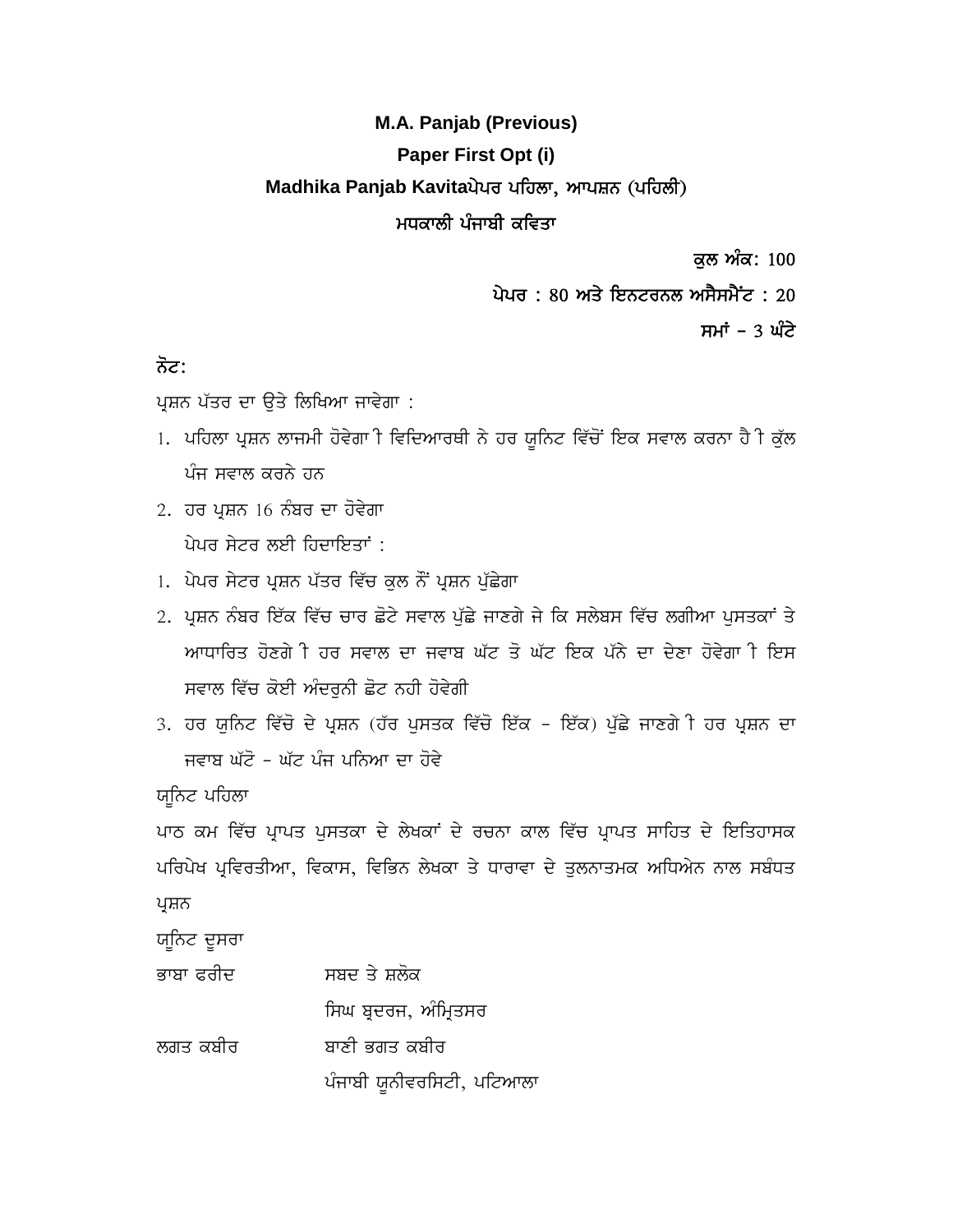| ਯੁਨਿਟ ਤੀਸਰਾ                           |                                                            |
|---------------------------------------|------------------------------------------------------------|
| ਗੁਰੂ ਨਾਨਕ ਦੇਵ             ਜਧੁਜੀ ਸਾਹਿਬ |                                                            |
| ਗੁਰੂ ਗੋਬਿੰਦ ਸਿੰਘ                      | ਚੰਡੀ ਕੀ ਵਾਰ                                                |
| ਯੁਨਿਟ ਚੌਥਾ                            |                                                            |
| ੜਾਰਿਸ ਸਾਹ                             | ਹੀਰ                                                        |
|                                       | ਬਾਸ਼ਾ ਵਿਭਾਗ, ਪੰਜਾਬ, ਪਟਿਆਲਾ                                 |
| ਸ਼ਾਹ ਮੁਹੰਮਦ                           | ਜੰਗਨਾਮਾ ਸਿਘਾਂ ਤੇ ਫਰੰਗੀਆਂ                                   |
|                                       | ਪੈਪਸੁ ਬੁਕ ਡਿਪੋ, ਪਟਿਆਲਾ                                     |
| ਸਹਾਇਕ ਪੁਸਤਕਾਂ                         |                                                            |
| 1. ਗੁਰਚਰਨ ਸਿੰਘ                        | ਬਾਣੀ ਕੇਂਦਰ ਤੇ ਵਿਕੇਂਦਰ                                      |
|                                       | ਵਿਵੀਅਨ ਪ੍ਰਕਾਸ਼ਨ, ਦਿੱਲੀ, 1985                               |
| 2. ਹਰਿਭਜਨ ਸਿੰਘ                        | ਮੁੱਲ ਤੇ ਮੁੱਲਾਕਣ                                            |
|                                       | ਨਵਚਿੰਤਨ ਪ੍ਰਕਾਸਨ ਅਮ੍ਰਿਤਸਰ, 1970                             |
| 3. ਦਵਿੰਦਰ ਸਿੰਘ                        | ਪਜੰਾਬੀ ਸੁਫੀ ਸਾਹਿਤ ਦਾ ਅਧਿਐਨ                                 |
|                                       | ਰਵੀ ਸਾਹਿਤ ਪ੍ਰਕਾਸਨ, 1986                                    |
|                                       | 4. ਅਮਰਜੀਤ ਸਿੰਘ ਕਾਂਗ ਮੱਧਕਾਲੀ ਸਾਹਿਤ ਵਿਵੇਕ                    |
|                                       | ਨਾਨਕ ਸਿੰਘ ਪੁਸਤਕ ਮਾਲਾ, ਅਮ੍ਰਿਤਸਰ                             |
| 5. ਜਗਬੀਰ ਸਿੰਘ                         | ਮੱਧਕਾਲੀ ਸਾਹਿਤ ਸਭਿਆਚਾਰ                                      |
|                                       | ਆਰਸੀ ਪ੍ਰਕਾਸਨ ,ਦਿੱਲੀ                                        |
|                                       | 6. ਅਮਰਜੀਤ ਸਿੰਘ ਕਾਂਗ ਅਤੇ ਜਸਪਾਲ ਕੌਰ ਕਾਂਗ ਮੱਧਕਾਲੀ ਸਾਹਿਤ ਵਿਵੇਕ |
|                                       | ਨਾਨਕ ਸਿੰਘ ਪੁਸਤਕ ਮਾਲਾ, ਅਮ੍ਰਿਤਸਰ                             |

**Paper First Opt (ii) Guru Nank Kav Da Vishesh Adhyan** ਪੇਪਰ ਪਹਿਲਾ, ਆਪਸ਼ਨ (ਦੂਸਰੀ) ਗੁਰੁ ਨਾਨਕ ਕਾਵਿ ਦਾ ਵਿਸ਼ੇਸ਼ ਅਧਿਐਨ

ਕੁਲ ਅੰਕ: 100

ਪੇਪਰ : 80 ਅਤੇ ਇਨਟਰਨਲ ਅਸੈਸਮੈਂਟ : 20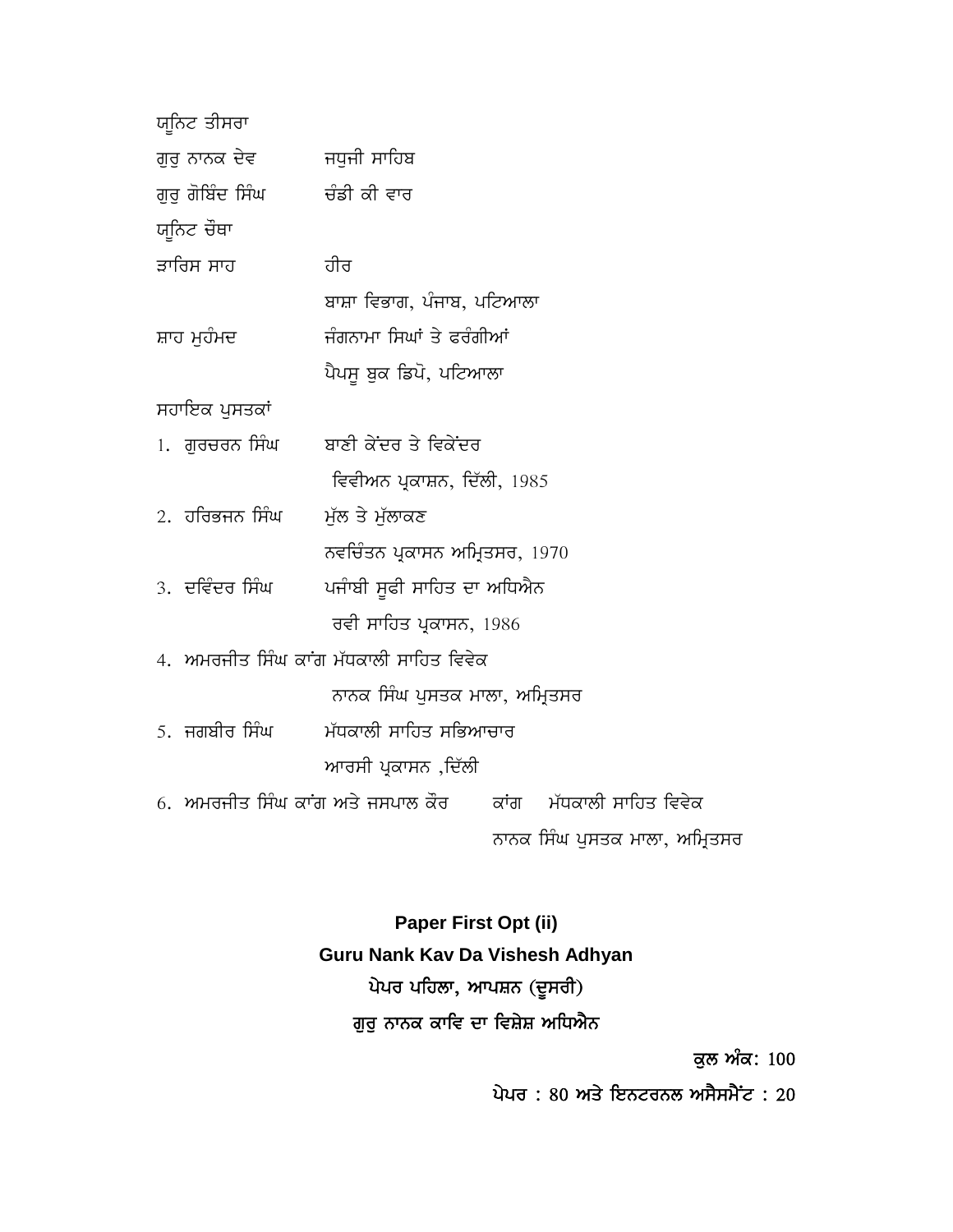ਨੋਟ:

ਪ੍ਰਸ਼ਨ ਪੱਤਰ ਦਾ ਉਤੇ ਲਿਖਿਆ ਜਾਵੇਗਾ :

- 1. ਪਹਿਲਾ ਪ੍ਰਸ਼ਨ ਲਾਜਮੀ ਹੋਵੇਗਾ ੀ ਵਿਦਿਆਰਥੀ ਨੇ ਹਰ ਯੁਨਿਟ ਵਿੱਚੋਂ ਇਕ ਸਵਾਲ ਕਰਨਾ ਹੈ ੀ ਕੁੱਲ ਪੰਜ ਸਵਾਲ ਕਰਨੇ ਹਨ
- $2.$  ਹਰ ਪ੍ਰਸ਼ਨ  $16$  ਨੰਬਰ ਦਾ ਹੋਵੇਗਾ

 $\hat{v}$ ਪਰ ਸੇਟਰ ਲਈ ਗਿਜਾਇਤਾਂ :

- 1. ਪੇਪਰ ਸੇਟਰ ਪ੍ਰਸ਼ਨ ਪੱਤਰ ਵਿੱਚ ਕਲ ਨੌਂ ਪ੍ਰਸ਼ਨ ਪੱਛੇਗਾ
- 2. ਪ੍ਰਸ਼ਨ ਨੰਬਰ ਇੱਕ ਵਿੱਚ ਚਾਰ ਛੋਟੇ ਸਵਾਲ ਪੁੱਛੇ ਜਾਣਗੇ ਜੇ ਕਿ ਸਲੇਬਸ ਵਿੱਚ ਲਗੀਆ ਪੁਸਤਕਾਂ ਤੇ ਆਧਾਰਿਤ ਹੋਣਗੇ ੀ ਹਰ ਸਵਾਲ ਦਾ ਜਵਾਬ ਘੱਟ ਤੋ ਘੱਟ ਇਕ ਪੱਨੇ ਦਾ ਦੇਣਾ ਹੋਵੇਗਾ ੀ ਇਸ ਸਵਾਲ ਵਿੱਚ ਕੋਈ ਅੰਦਰਨੀ ਛੋਟ ਨਹੀ ਹੋਵੇਗੀ
- 3. ਹਰ ਯੂਨਿਟ ਵਿੱਚੋ ਦੇ ਪ੍ਰਸ਼ਨ (ਹੱਰ ਪੁਸਤਕ ਵਿੱਚੋ ਇੱਕ ਇੱਕ) ਪੁੱਛੇ ਜਾਣਗੇ ੀ ਹਰ ਪ੍ਰਸ਼ਨ ਦਾ ਜਵਾਬ ਘੱਟੋ - ਘੱਟ ਪੰਜ ਪੁਨਿਆ ਦਾ ਹੋਵੇ

ਯੁਨਿਟ ਪਹਿਲਾ

ਪਾਠ ਕਮ ਵਿੱਚ ਪ੍ਰਾਪਤ ਪੁਸਤਕਾ ਦੇ ਲੇਖਕਾਂ ਦੇ ਰਚਨਾ ਕਾਲ ਵਿੱਚ ਪ੍ਰਾਪਤ ਸਾਹਿਤ ਦੇ ਇਤਿਹਾਸਕ ਪਰਿਪੇਖ ਪ੍ਰਵਿਰਤੀਆ, ਵਿਕਾਸ, ਵਿਭਿਨ ਲੇਖਕਾ ਤੇ ਧਾਰਾਵਾ ਦੇ ਤੁਲਨਾਤਮਕ ਅਧਿਐਨ ਨਾਲ ਸਬੰਧਤ ਪ੍ਰਸ਼ਨ

ਯੁਨਿਟ ਦੁਸਰਾ

guru nwnk d yv jpUjI ਸਿੰਘ ਬੁਦਰਜ, ਅੰਮ੍ਰਿਤਸਰ ਗਰ ਨਾਨਕ ਦੇਵ ਅਾਸਾ ਦੀ ਵਾਰ ਸਿੰਘ ਬੁਦਰਜ, ਅੰਮ੍ਰਿਤਸਰ ਯੁਨਿਟ ਤੀਸਰਾ ਗੁਰੂ ਨਾਨਕ ਦੇਵ ਸਿੱਧ ਗੋਸਟਿ ਸਿੰਘ ਬ੍ਰਦਰਜ, ਅੰਮ੍ਰਿਤਸਰ ਗੁਰੂ ਨਾਨਕ ਦੇਵ ਬਾਰਮਾਹ ਸਿੰਘ ਬ੍ਰਦਰਜ, ਅੰਮ੍ਰਿਤਸਰ ਯਨਿਟ ਚੌਥਾ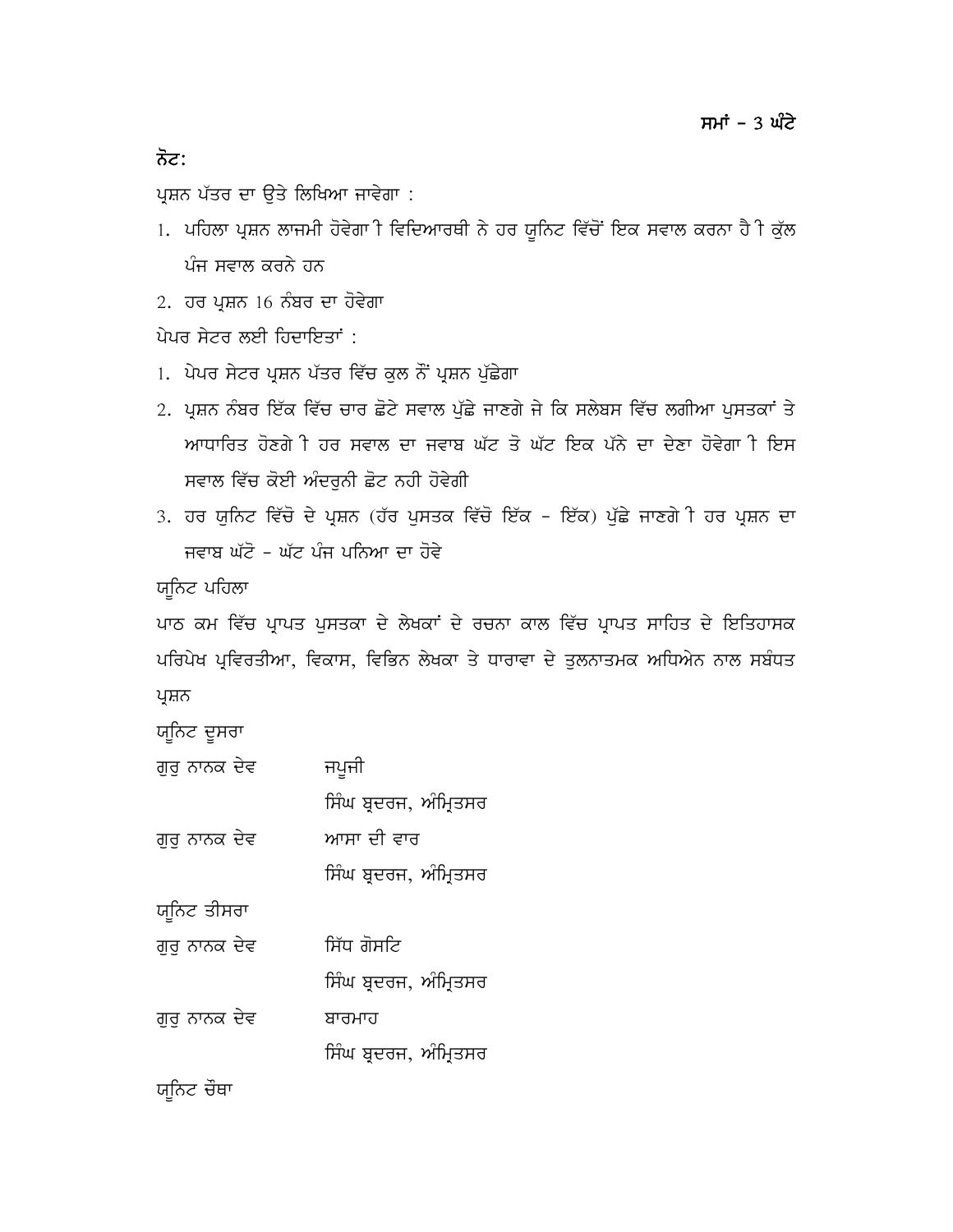| ਗੁਰੂ ਨਾਨਕ ਦੇਵ | ਦੱਖਣੀ ਉਂਕਾਰ            |
|---------------|------------------------|
|               | ਐਮ.ਜੀ.ਪੀ.ਸੀ, ਅੰਮ੍ਰਿਤਸਰ |
| ਗੁਰੂ ਨਾਨਕ ਦੇਵ | ਪੱਟੀ                   |
|               | ਸਿੰਘ ਬ੍ਰਦਰਜ, ਅੰਮ੍ਰਿਤਸਰ |

ਸਹਾਇਕ ਪੁਸਤਕਾਂ

|                                  | 1. ਗੁਰਚਰਨ ਸਿੰਘ (ਸੰਪਾ)       ਖੋਜ ਪੱਤ੍ਰਿਕਾ (ਗੁਰੂ ਨਾਨਕ ਕਾਵਿ ਵਿਸ਼ੇਸ਼ ਅੰਕ) |
|----------------------------------|-----------------------------------------------------------------------|
|                                  | ਪੰਜਾਬੀ ਯੂਨੀਵਰਸਿਟੀ, ਪਟਿਆਲਾ                                             |
| 2. ਰਮ ਸਿੰਘ                       | ਗੁਰੂ ਨਾਨਕ ਦੀ ਸੂਹਜ ਕਲਾ                                                 |
|                                  | ਸਿੰਘ ਬ੍ਰਦਰਜ, ਅੰਮ੍ਰਿਤਸਰ                                                |
| 3. ਹਰਿਭਜਨ ਸਿੰਘ ਮੁੱਲ ਤੇ ਮੁੱਲਾਂਾਕਣ |                                                                       |

ਨਵਚਿੰਤਨ ਪ੍ਰਕਾਸ਼ਨ, ਅੰਮ੍ਰਿਤਸਰ, 1970

- 4. ਰਤਨ ਸਿੰਘ ਜੱਗੀ ਗਰ ਨਾਨਕ ਬਾਣੀ ਮਦਾਨ ਪਬਲਿਸ਼ਰਜ, ਪਟਿਆਲਾ
- 5. ਅਤਰ ਸਿੰਘ **ਸਮਦਰਸ਼ੀ** ਰਘਬੀਰ ਰਚਨਾ ਪ੍ਰਕਾਸ਼ਨ, ਚੰਡੀਗਡ਼
- 6. ਥਰਲੋਕ ਸਿੰਘ ਕੰਵਰ ਗੁਰੂ ਨਾਨਕ ਬਾਣੀ ਦਾ ਕਾਵਿ ਸ਼ਾਸਤਰ ਵੈਲਵਿਸ਼ ਪ੍ਰਕਾਸ਼ਨ, ਦਿਲੀ

**Paper First Opt (iii) Sufi Kav Da Vishesh Adhyan** ਪੇਪਰ ਪਹਿਲਾ, ਆਪਸ਼ਨ  $($ ਤਸਿਰੀ $)$ ਸੁਫੀ ਕਾਵਿ ਦਾ ਵਿਸ਼ੇਸ਼

ਕੁਲ ਅੰਕ: 100

ਪੇਪਰ : 80 ਅਤੇ ਇਨਟਰਨਲ ਅਸੈਸਮੈਂਟ : 20

ਸਮਾਂ – 3 ਘੰਟੇ

## ਨੋਟ:

ਪ੍ਰਸ਼ਨ ਪੱਤਰ ਦਾ ਉਤੇ ਲਿਖਿਆ ਜਾਵੇਗਾ :

- 1. ਪਹਿਲਾ ਪ੍ਰਸ਼ਨ ਲਾਜਮੀ ਹੋਵੇਗਾ ੀ ਵਿਦਿਆਰਥੀ ਨੇ ਹਰ ਯੁਨਿਟ ਵਿੱਚੋਂ ਇਕ ਸਵਾਲ ਕਰਨਾ ਹੈ ੀ ਕੁੱਲ ਪੰਜ ਸਵਾਲ ਕਰਨੇ ਹਨ
- $2.$  ਹਰ ਪ੍ਰਸ਼ਨ  $16$  ਨੰਬਰ ਦਾ ਹੋਵੇਗਾ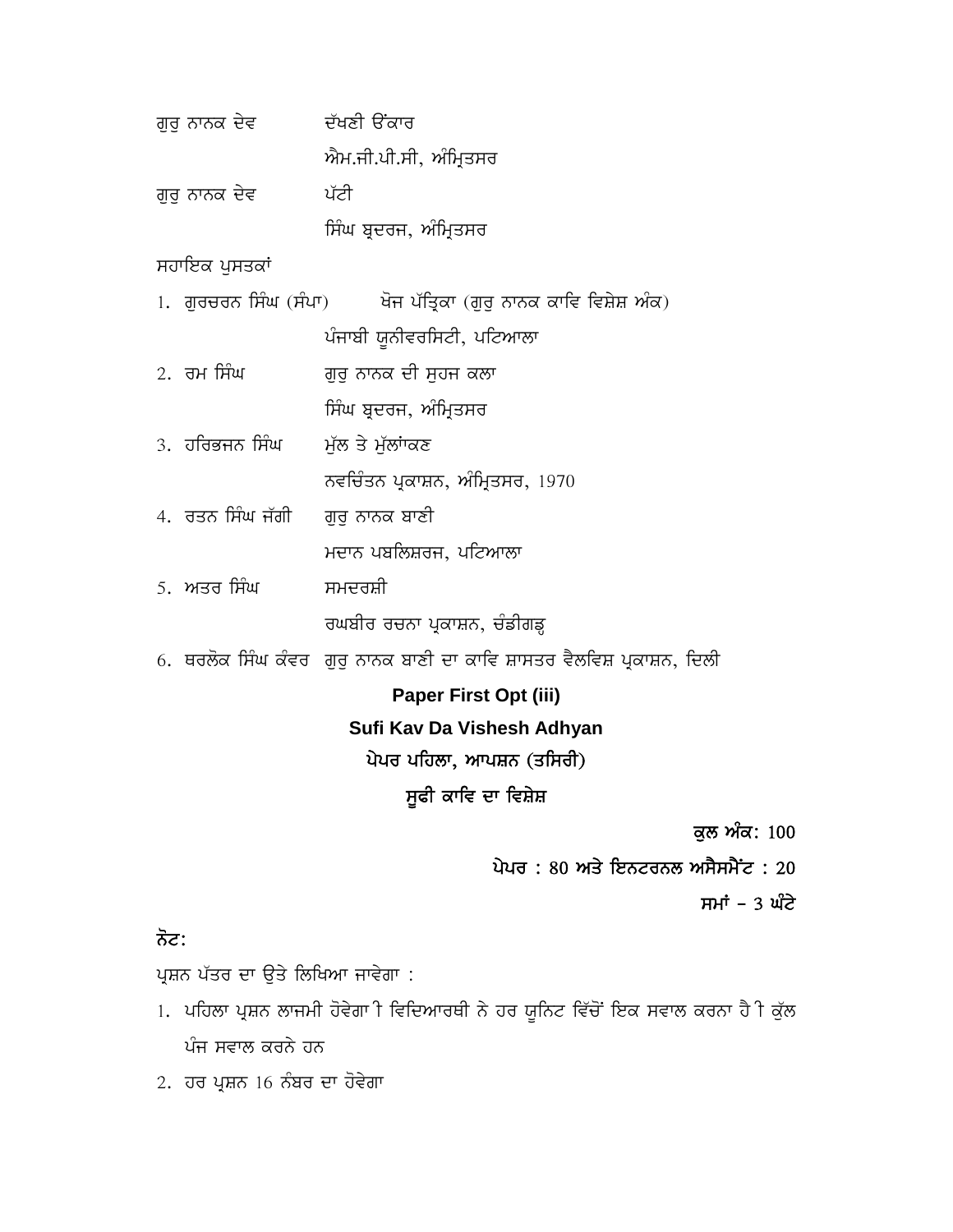ਪੇਪਰ ਸੇਟਰ ਲਈ ਹਿਦਾਇਤਾਂ :

- 1. ਪੇਪਰ ਸੇਟਰ ਪੁਸ਼ਨ ਪੱਤਰ ਵਿੱਚ ਕਲ ਨੌਂ ਪੁਸ਼ਨ ਪੁੱਛੇਗਾ
- 2. ਪ੍ਰਸ਼ਨ ਨੰਬਰ ਇੱਕ ਵਿੱਚ ਚਾਰ ਛੋਟੇ ਸਵਾਲ ਪੁੱਛੇ ਜਾਣਗੇ ਜੇ ਕਿ ਸਲੇਬਸ ਵਿੱਚ ਲਗੀਆ ਪੁਸਤਕਾਂ ਤੇ ਆਧਾਰਿਤ ਹੋਣਗੇ ੀ ਹਰ ਸਵਾਲ ਦਾ ਜਵਾਬ ਘੱਟ ਤੋ ਘੱਟ ਇਕ ਪੱਨੇ ਦਾ ਦੇਣਾ ਹੋਵੇਗਾ ੀ ਇਸ ਸਵਾਲ ਵਿੱਚ ਕੋਈ ਅੰਦਰਨੀ ਛੋਟ ਨਹੀ ਹੋਵੇਗੀ
- 3. ਹਰ ਯੁਨਿਟ ਵਿੱਚੋ ਦੇ ਪ੍ਰਸ਼ਨ (ਹੱਰ ਪੁਸਤਕ ਵਿੱਚੋ ਇੱਕ ਇੱਕ) ਪੁੱਛੇ ਜਾਣਗੇੀ ਹਰ ਪ੍ਰਸ਼ਨ ਦਾ ਜਵਾਬ ਘੱਟੋ - ਘੱਟ ਪੰਜ ਪੁਨਿਆ ਦਾ ਹੋਵੇ

ਯੁਨਿਟ ਪਹਿਲਾ

ਪਾਠ ਕਮ ਵਿੱਚ ਪ੍ਰਾਪਤ ਪੁਸਤਕਾ ਦੇ ਲੇਖਕਾਂ ਦੇ ਰਚਨਾ ਕਾਲ ਵਿੱਚ ਪ੍ਰਾਪਤ ਸਾਹਿਤ ਦੇ ਇਤਿਹਾਸਕ ਪਰਿਪੇਖ ਪ੍ਰਵਿਰਤੀਆ, ਵਿਕਾਸ, ਵਿਭਿਨ ਲੇਖਕਾ ਤੇ ਧਾਰਾਵਾ ਦੇ ਤੁਲਨਾਤਮਕ ਅਧਿਐਨ ਨਾਲ ਸਬੰਧਤ ਪ੍ਰਸ਼ਨ

ਯੁਨਿਟ ਦੁਸਰਾ

| ਭਾਬਾ ਫਰੀਦ      | ਸਬਦ ਤੇ ਸ਼ਲੋਕ                        |
|----------------|-------------------------------------|
|                | ਸਿਘ ਬ੍ਰਦਰਜ, ਅੰਮ੍ਰਿਤਸਰ               |
| ਸ਼ਾਹ ਹੁਸੈਨ     | ਕਾਫੀਆਂ                              |
|                | ਭਾਸ਼ਾ ਵਿਭਾਗ, ਪੰਜਾਬ, ਪਟਿਆਲਾ          |
| ਯੁਨਿਟ ਤੀਸਰਾ    |                                     |
| ਸ਼ੁਲਤਾਨ ਬਾਹੁ   | ਸੀਹਰਫੀਆਂ                            |
|                | ਭਾਸ਼ਾ ਵਿਭਾਗ, ਪੰਜਾਬ, ਪਟਿਆਲਾ          |
| ਅਲੀ ਹੈਦਰ       | ਕਲਾਮ ਅਲੀ ਹੈਦਰ (ਸੰਪਾ.ਡਾ.ਗੁਰਦੇਵ ਸਿੰਘ) |
|                | ਪੰਜਾਬੀ ਯੂਨੀਵਰਸਿਟੀ, ਪਟਿਆਲਾ           |
| ਯੁਨਿਟ ਚੌਥਾ     |                                     |
| ਹਾਸਮ ਸਾਹ       | ਦੇਹੜੇ                               |
|                | ਬਾਸ਼ਾ ਵਿਭਾਗ, ਪੰਜਾਬ, ਪਟਿਆਲਾ          |
| ਗੁਲਾਮ ਫਰੀਦ     | ਕਾਫੀਆਂ                              |
|                | ਬਾਸ਼ਾ ਵਿਭਾਗ, ਪੰਜਾਬ, ਪਟਿਆਲਾ          |
| ਸਹਾਇਕ ਪੁਸਤਕਾਂ  |                                     |
| 1.  ਅਨਵਰ ਚਿਰਾਗ | ਇਸਲਾਮੀ ਚਿੰਤਨ ਅਤੇ ਪੰਜਾਬੀ ਸੂਫੀ ਕਵਿਤਾ, |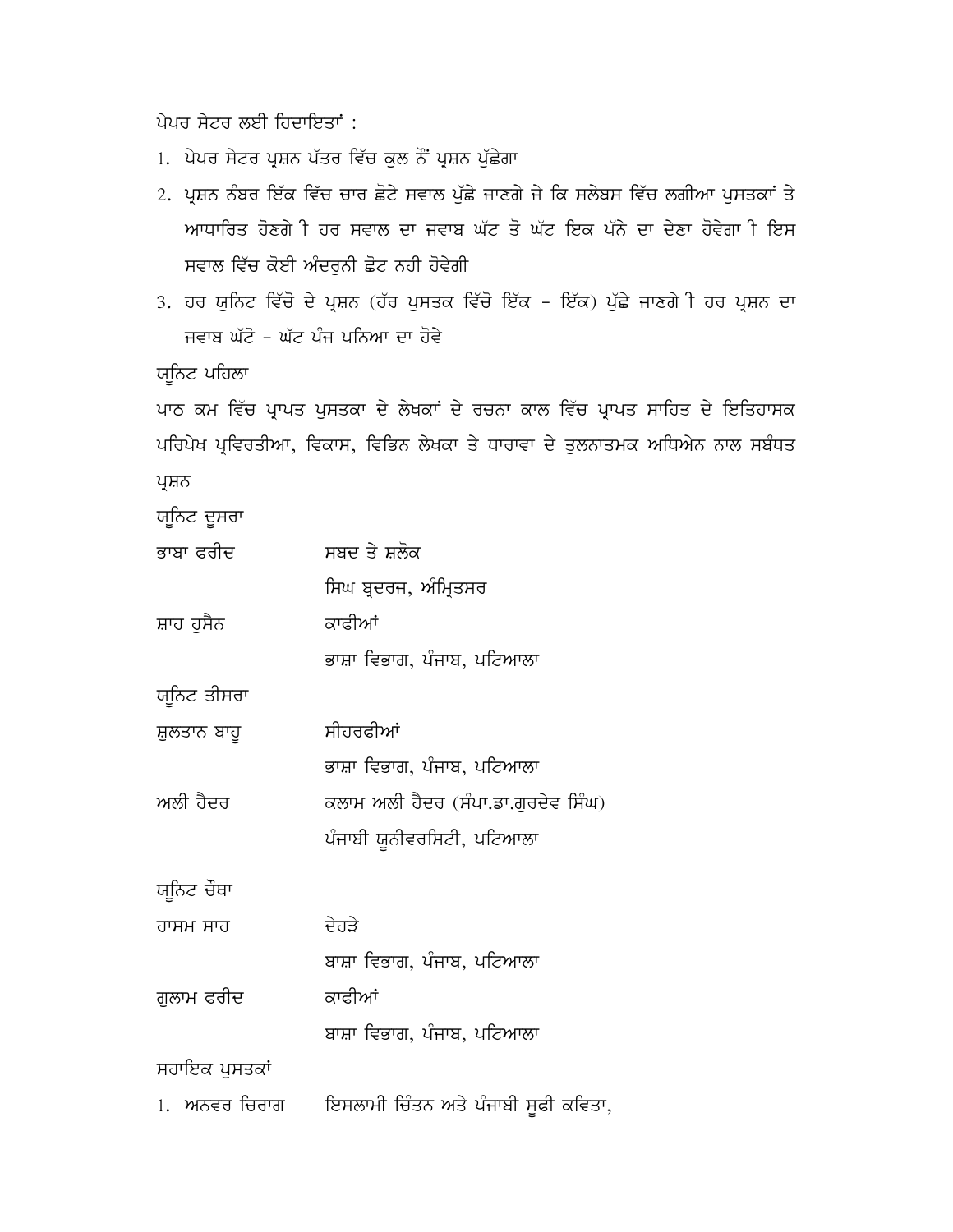ਨੈਸ਼ਨਲ ਬੁੱਕ ਸ਼ਾਪ, ਦਿਲੀ,  $2006$ 

| 2. ਸੰਤ ਸਿੰਘ ਸ਼ੇਖੋਂ | ਪੰਜਾਬੀ ਕਾਵਿ ਸ਼ਿਰੋਮਣੀ                                   |
|--------------------|--------------------------------------------------------|
|                    | ਲਾਹੌਰ ਬੱਕ ਸ਼ਾਪ, ਲਧਿਆਣਾ, 1964                           |
|                    | <u>3. ਸਾਧੂ ਰਾਮ ਸ਼ਾਰਧਾ   ਸੂਫੀ ਮਤਿ ਅਤੇ ਸੂਫੀ ਸਾਹਿਤ</u>    |
|                    | ਬਾਸ਼ਾ ਵਿਭਾਗ, ਪੰਜਾਬ, ਪਟਿਆਲਾ                             |
|                    | 4. ਹਰਜਿੰਦਰ ਸਿੰਘ ਢਿੱਲੋ ਸੁਲਤਾਨ ਬਾਹੁ: ਚਿੰਤਨ, ਕਲਾ ਅਤੇ ਰਚਨਾ |
|                    | ਪੰਜਾਬੀ ਰਾਈਟਰਜ ਕੋਆਪਰੇਟਿਵ ਸੁਸਇਟੀ ਲਿ.ਲੁਧਿਆਣਾ, 1984        |
|                    | 5. ਨਜਮ ਹੁਸੈਨ ਸੱਯਦ ਸੇਧਾਂ, ਸਾਰਾਂ ਤੇ ਹੋਰ ਲੇਖ              |
|                    | ਸਾਹਿਤ ਕਲਾ ਪ੍ਰਕਾਸਨ, ਲੁਧਿਆਣਾ, 1977                       |
|                    | 6. ਮੋਹਨ ਸਿੰਘ ਦੀਵਾਨ ਸ਼ਾਹ ਹੁਸੈਨ: ਰਚਨਾ, ਨਿਰੀਖਣਾ ਅਤੇ ਵਿਚਾਰ |
|                    | ਲੋਕ ਸਾਹਿਤ ਪ੍ਰਕਾਸਨ,ਅੰਮ੍ਰਿਤਸਰ, 1988                      |
|                    | 7. ਲਾਜਵੰਤੀ ਰਾਸਾ ਕਿਸ਼ਨਾ     ਪੰਜਾਬੀ ਸੁਫੀ ਪੋਇਟਸ           |
|                    | ਆਸ਼ਾਜਨਕ ਪਬਲੀਕੇਸ਼ਨ, ਦਿੱਲੀ, 1973                         |

**Paper First Opt (iv) Kissa Kav Da Vishesh Adhyan** ਪੇਪਰ ਪਹਿਲਾ, ਆਪਸ਼ਨ (ਚੌਥਾ) ਕਿੱਸਾ ਕਾਵਿ ਦਾ ਵਿਸ਼ੇਸ ਅਧਿਐਨ

ਕਲ ਅੰਕ: 100

ਪੇਪਰ : 80 ਅਤੇ ਇਨਟਰਨਲ ਅਸੈਸਮੈਂਟ : 20

ਸਮਾਂ – 3 ਘੰਟੇ

## ਨੋਟ:

ਪ੍ਰਸ਼ਨ ਪੱਤਰ ਦਾ ਉਤੇ ਲਿਖਿਆ ਜਾਵੇਗਾ :

- 1. ਪਹਿਲਾ ਪ੍ਰਸ਼ਨ ਲਾਜਮੀ ਹੋਵੇਗਾ ੀ ਵਿਦਿਆਰਥੀ ਨੇ ਹਰ ਯੂਨਿਟ ਵਿੱਚੋਂ ਇਕ ਸਵਾਲ ਕਰਨਾ ਹੈ ੀ ਕੁੱਲ ਪੰਜ ਸਵਾਲ ਕਰਨੇ ਹਨ
- $3.$  ਹਰ ਪ੍ਰਸ਼ਨ  $16$  ਨੰਬਰ ਦਾ ਹੋਵੇਗਾ

ਪੇਪਰ ਸੇਟਰ ਲਈ ਹਿਦਾਇਤਾਂ :

1. ਪੇਪਰ ਸੇਟਰ ਪ੍ਰਸ਼ਨ ਪੱਤਰ ਵਿੱਚ ਕੁਲ ਨੌਂ ਪ੍ਰਸ਼ਨ ਪੁੱਛੇਗਾ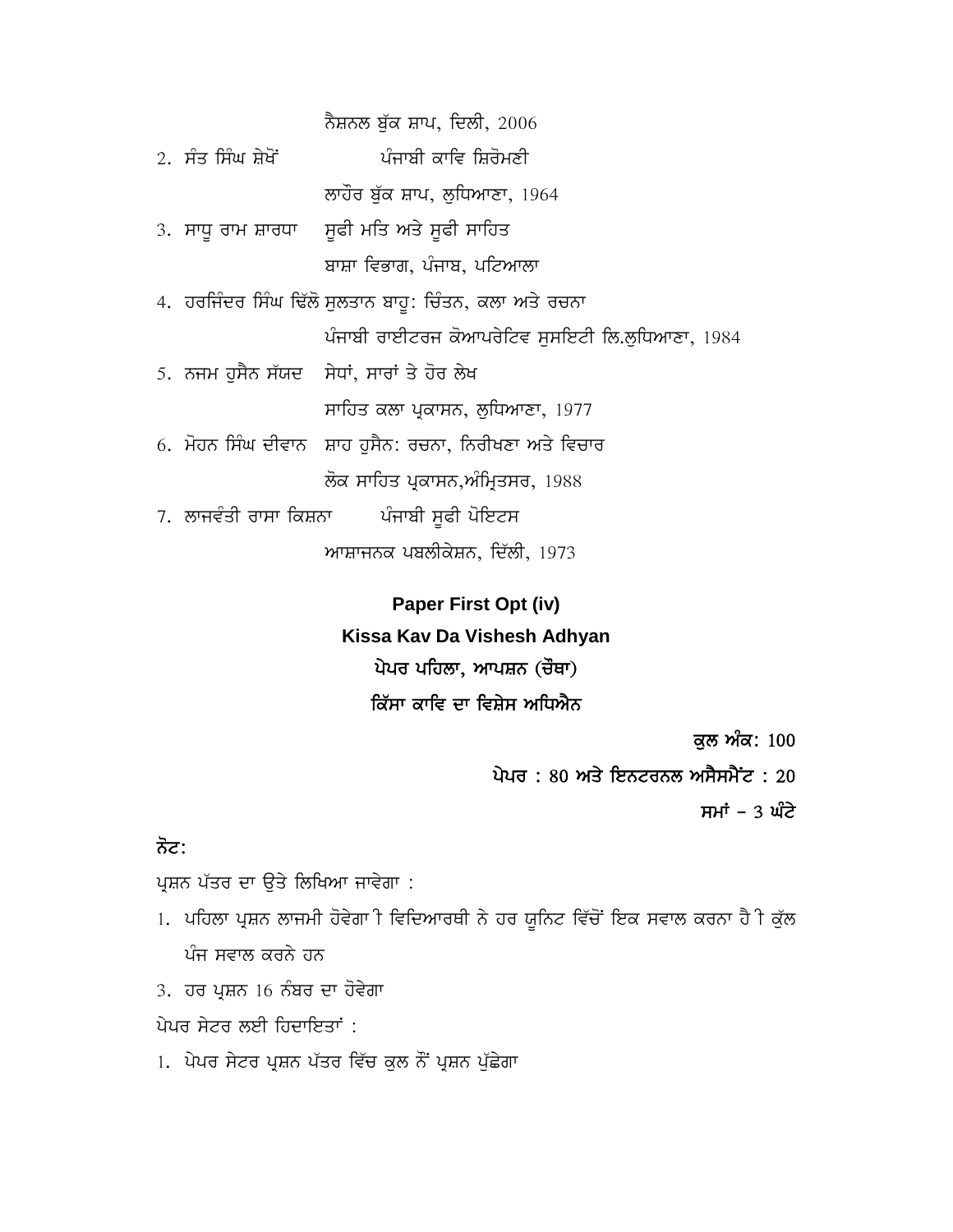- 2. ਪ੍ਰਸ਼ਨ ਨੰਬਰ ਇੱਕ ਵਿੱਚ ਚਾਰ ਛੋਟੇ ਸਵਾਲ ਪੁੱਛੇ ਜਾਣਗੇ ਜੇ ਕਿ ਸਲੇਬਸ ਵਿੱਚ ਲਗੀਆ ਪੁਸਤਕਾਂ ਤੇ ਅਾਧਾਰਿਤ ਹੋਣਗੇੀ ਹਰ ਸਵਾਲ ਦਾ ਜਵਾਬ ਘੱਟ ਤੋ ਘੱਟ ਇਕ ਪੱਨੇ ਦਾ ਦੇਣਾ ਹੋਵੇਗਾੀ ਇਸ ਸਵਾਲ ਵਿੱਚ ਕੋਈ ਅੰਦਰਨੀ ਛੋਟ ਨਹੀ ਹੋਵੇਗੀ
- 3. ਹਰ ਯੁਨਿਟ ਵਿੱਚੋ ਦੇ ਪ੍ਰਸ਼ਨ (ਹੱਰ ਪੁਸਤਕ ਵਿੱਚੋ ਇੱਕ ਇੱਕ) ਪੁੱਛੇ ਜਾਣਗੇ ੀ ਹਰ ਪ੍ਰਸ਼ਨ ਦਾ ਜਵਾਬ ਘੱਟੋ - ਘੱਟ ਪੰਜ ਪਨਿਆ ਦਾ ਹੋਵੇ

## ਯੁਨਿਟ ਪਹਿਲਾ

ਪਾਠ ਕਮ ਵਿੱਚ ਪ੍ਰਾਪਤ ਪੁਸਤਕਾ ਦੇ ਲੇਖਕਾਂ ਦੇ ਰਚਨਾ ਕਾਲ ਵਿੱਚ ਪ੍ਰਾਪਤ ਸਾਹਿਤ ਦੇ ਇਤਿਹਾਸਕ ਪਰਿਪੇਖ ਪ੍ਰਵਿਰਤੀਆ, ਵਿਕਾਸ, ਵਿਭਿਨ ਲੇਖਕਾ ਤੇ ਧਾਰਾਵਾ ਦੇ ਤੁਲਨਾਤਮਕ ਅਧਿਐਨ ਨਾਲ ਸਬੰਧਤ ਪ੍ਰਸ਼ਨ

ਯੁਨਿਟ ਦੁਸਰਾ

| ਦਮਦਰ          | ਹੀਰ                         |
|---------------|-----------------------------|
|               | ਭਾਸ਼ਾ ਵਿਭਾਗ, ਪੰਜਾਬੀ, ਪਟਿਆਲਾ |
| ਪੀਲੁ          | ਮਿਰਜਾ ਸਾਹਿਬਾਂ               |
|               | ਭਾਸ਼ਾ ਵਿਭਾਗ, ਪੰਜਾਬ, ਪਟਿਆਲਾ  |
| ਯੁਨਿਟ ਤੀਸਰਾ   |                             |
| ਫਜਲ ਸ਼ਾਹ      | ਸੋਹਣੀ ਮਹੀਵਾਲ                |
|               | ਭਾਸ਼ਾ ਵਿਭਾਗ, ਪੰਜਾਬ, ਪਟਿਆਲਾ  |
| ਦੌਲਤ ਰਾਮ      | ਰੂਪ ਬਸੰਤ                    |
|               | ਭਾਸ਼ਾ ਵਿਭਾਗ, ਪੰਜਾਬ, ਪਟਿਆਲਾ  |
| ਯੁਨਿਟ ਚੌਥਾ    |                             |
| ੜਾਰਸ ਸ਼ਾਹ     | ਹੀਰ                         |
|               | ਸਾਹਿਤਯ ਅਕਾਡਮੀ, ਦਿਲੀ         |
| ਗ਼ਲਾਮ ਫਰੀਦ    | ਕਿੱਸਾ ਪੂਰਨ ਭਗਤ              |
|               | ਸ਼ਾਹਿਤਯ ਅਕਾਡਮੀ, ਦਿੱਲੀ       |
| ਸਹਾਇਕ ਪੁਸਤਕਾਂ |                             |
|               |                             |

1. ਅਮਰਜੀਤ ਸਿੰਘ ਕਾਂਗਕਿੱਸਾ ਸੰਸਾਰ

ਨਾਨਕ ਸਿੰਘ ਪੁਸਤਕ ਮਾਲਾ, ਅਮ੍ਰਿਤਸਰ

2. ਸ਼ਵਰਨ ਸਿੰਘ ਸਭਿਆਚਾਰ ਅਤੇ ਕਿੱਸਾ ਕਾਵਿ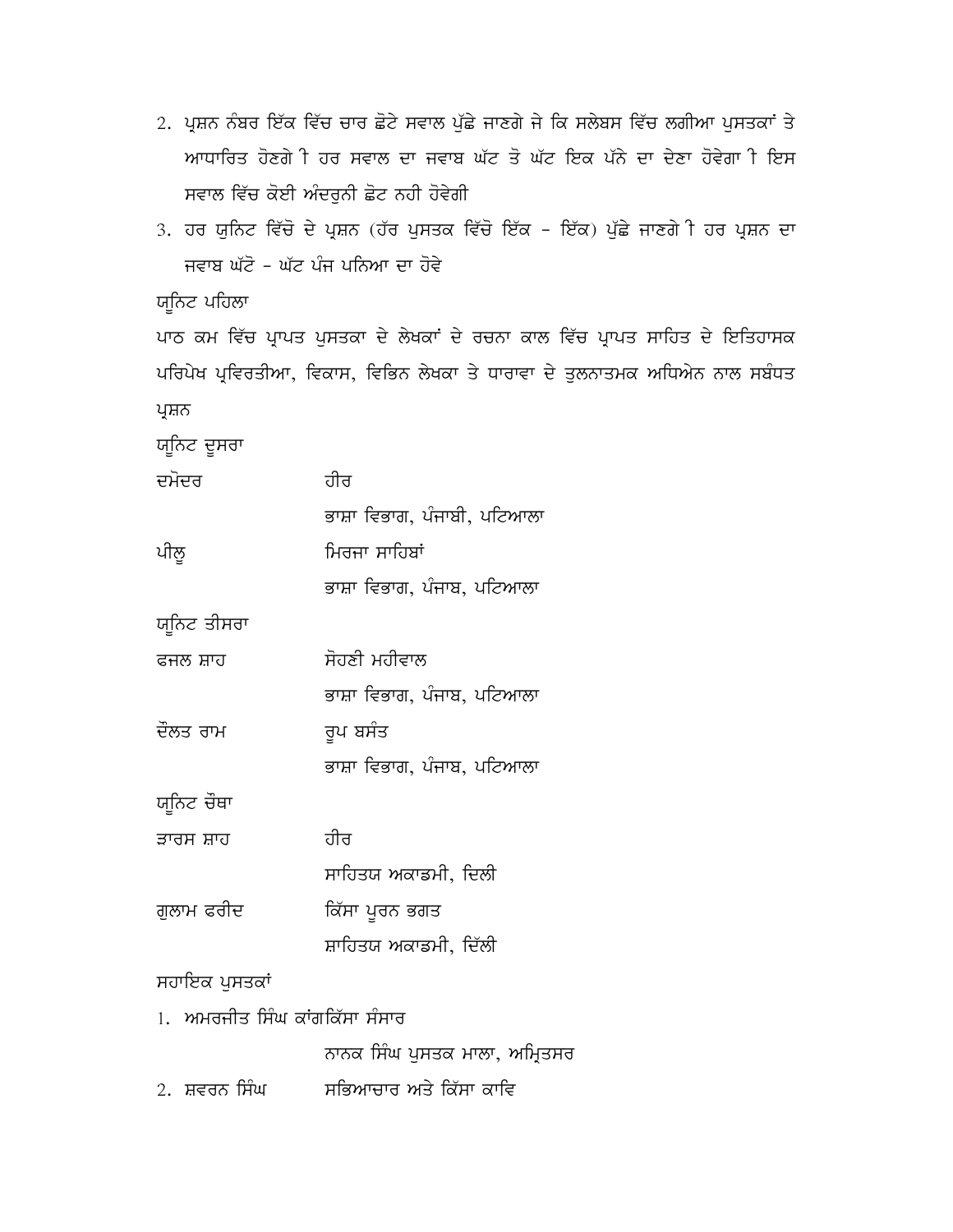ਸੇਧ ਪ੍ਰਕਾਸ਼ਨ, ਪਟਿਆਲਾ

3. ਹਰਿਭਜੂਨ ਸਿੰਘ <u>ਕਿੱਸਾ ਸੰਸਾਰ</u>

ਨੈਸਨਲ ਬੁੱਕ ਟਰੱਸਟ, ਇਡੀਆ, ਦਿਲੀ, 1972

- 4. ਜਸਪਾਲ ਕੌਰ ਕਿੱਸਾ ਸੰਵਾਦ ਨਾਨਕ ਸਿੰਘ ਪੁਸਤਕ ਮਾਲਾ, ਅਮ੍ਰਿਤਸਰ
- 5. ਰਤਨ ਸਿੰਘ ਜੱਗੀ (ਸੰਪਾ.) ਖੋਜ ਪੱਤ੍ਰਿਕਾ (ਕਿੱਸਾ ਕਾਵਿ ਵਿਸ਼ੇਸ ਅੰਕ) ਪੰਜਾਬੀ ਯੂਨੀਵਰਸਿਟੀ, ਪਟਿਆਲਾ

# **Paper Second Opt (i) Adhunik Panjab Galp (Panjab Novel)** ਪੇਪਰ ਦੂਸਰਾ, ਆਪਸ਼ਨ (ਪਹਿਲੀ) ਆਧੁਨਿਕ ਪੰਜਾਬੀ ਗਲਪ (ਪੰਜਾਬੀ ਨਾਵਲ)

ਕੁਲ ਅੰਕ: 100

ਪੇਪਰ : 80 ਅਤੇ ਇਨਟਰਨਲ ਅਸੈਸਮੈਂਟ : 20

ਸਮਾਂ – 3 ਘੰਟੇ

### ਨੋਟ:

ਪ੍ਰਸ਼ਨ ਪੱਤਰ ਦਾ ੳਤੇ ਲਿਖਿਆ ਜਾਵੇਗਾ :

- 1. ਪਹਿਲਾ ਪ੍ਰਸ਼ਨ ਲਾਜਮੀ ਹੋਵੇਗਾ ੀ ਵਿਦਿਆਰਥੀ ਨੇ ਹਰ ਯੁਨਿਟ ਵਿੱਚੋਂ ਇਕ ਸਵਾਲ ਕਰਨਾ ਹੈ ੀ ਕੁੱਲ ਪੰਜ ਸਵਾਲ ਕਰਨੇ ਹਨ
- $2.$  ਹਰ ਪਸ਼ਨ 16 ਨੰਬਰ ਦਾ ਹੋਵੇਗਾ

ਪੇਪਰ ਸੇਟਰ ਲਈ ਹਿਦਾਇਤਾਂ :

- 1. ਪੇਪਰ ਸੇਟਰ ਪ੍ਰਸ਼ਨ ਪੱਤਰ ਵਿੱਚ ਕੁਲ ਨੌਂ ਪ੍ਰਸ਼ਨ ਪੁੱਛੇਗਾ
- 2. ਪ੍ਰਸ਼ਨ ਨੰਬਰ ਇੱਕ ਵਿੱਚ ਚਾਰ ਛੋਟੇ ਸਵਾਲ ਪੁੱਛੇ ਜਾਣਗੇ ਜੇ ਕਿ ਸਲੇਬਸ ਵਿੱਚ ਲਗੀਆ ਪੁਸਤਕਾਂ ਤੇ ਆਧਾਰਿਤ ਹੋਣਗੇ**ੀ ਹਰ ਸਵਾਲ ਦਾ ਜਵਾਬ ਘੱਟ ਤੋ ਘੱਟ ਇਕ ਪੱਨੇ ਦਾ** ਦੇਣਾ ਹੋਵੇਗਾ ੀ ਇਸ ਸਵਾਲ ਵਿੱਚ ਕੋਈ ਅੰਦਰਨੀ ਛੋਟ ਨਹੀ ਹੋਵੇਗੀ
- 3. ਹਰ ਯੂਨਿਟ ਵਿੱਚੋ ਦੇ ਪ੍ਰਸ਼ਨ (ਹੱਰ ਪੁਸਤਕ ਵਿੱਚੋ ਇੱਕ ਇੱਕ) ਪੁੱਛੇ ਜਾਣਗੇ ੀ ਹਰ ਪ੍ਰਸ਼ਨ ਦਾ ਜਵਾਬ ਘੱਟੋ - ਘੱਟ ਪੰਜ ਪੁਨਿਆ ਦਾ ਹੋਵੇ

#### ਯੁਨਿਟ ਪਹਿਲਾ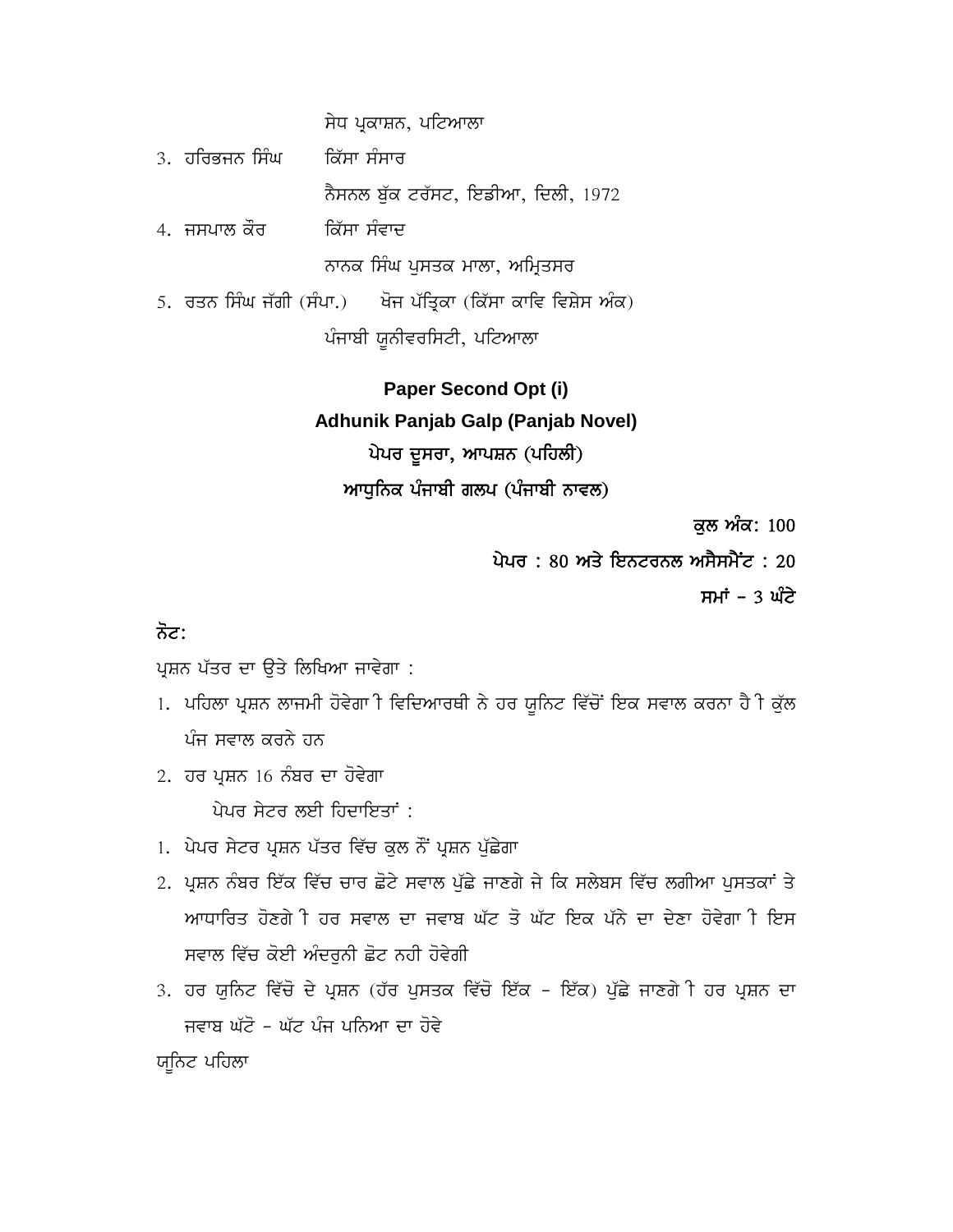ਪਾਠ ਕਮ ਵਿੱਚ ਪ੍ਰਾਪਤ ਪੁਸਤਕਾ ਦੇ ਲੇਖਕਾਂ ਦੇ ਰਚਨਾ ਕਾਲ ਵਿੱਚ ਪ੍ਰਾਪਤ ਸਾਹਿਤ ਦੇ ਇਤਿਹਾਸਕ ਪਰਿਪੇਖ ਪ੍ਰਵਿਰਤੀਆ, ਵਿਕਾਸ, ਵਿਭਿਨ ਲੇਖਕਾ ਤੇ ਧਾਰਾਵਾ ਦੇ ਤੁਲਨਾਤਮਕ ਅਧਿਐਨ ਨਾਲ ਸਬੰਧਤ ਪ੍ਰਸ਼ਨ

| ਯੂਨਿਟ ਦੂਸਰਾ      |                                                             |
|------------------|-------------------------------------------------------------|
| ਨਾਨਕ ਸਿੰਘ        | ਕੋਈ ਹਰੀਆ ਬੁਟ ਰਹਿੳ ਰੀ                                        |
|                  | ਨਾਨਕ ਸਿੰਘ ਪੁਸਤਕ ਮਾਲਾ, ਅਮ੍ਰਿਤਸਰ                              |
| ਕੁਲਵੰਤ ਸਿੰਘ ਵਿਰਕ | ਨਵੇ ਲੋਕ                                                     |
|                  | ਆਰਸੀ ਪਬਲੀਸ਼ਰਜ, ਦਿਲੀ                                         |
| ਯੂਨਿਟ ਤੀਸਰਾ      |                                                             |
| ਗੁਰਦਿਆਲ ਸਿੰਘ     | ਅੱਧ ਚਾਨਣੀ ਰਾਤ                                               |
|                  | ਆਰਸੀ ਪਬਲੀਸ਼ਰਜ, ਦਿਲੀ, 1973                                   |
| ਅਜੀਤ ਕੌਰ         | ਨਵਯੁਗ ਪਬਲੀਸ਼ਰਜ, ਦਿਲੀ                                        |
| ਯੂਨਿਟ ਚੌਥਾ       |                                                             |
| ਜਸਵਿੰਦਰ          | ਮਾਤ ਲੋਕ                                                     |
|                  | ਚੇਤਨਾ ਪ੍ਰਕਾਸਨ, ਲੁਧਿਆਣਾ, 2011                                |
| ਮਨਮੋਹਨ ਬਾਵਾ      | ਕਾਲਾ ਕਬੂਤਰ                                                  |
|                  | ਚੇਤਨਾ ਪ੍ਰਕਾਸਨ, ਲੁਧਿਆਣਾ                                      |
| ਸਹਾਇਕ ਪੁਸਤਕਾਂ    |                                                             |
| 1. ਉਪਿੰਦਰਜੀਤ     | ਨਵਾਂ ਪੰਜਾਬੀ ਨਾਵਲ : ਪਛਾਨ ਚਿੰਨ੍ਹ                              |
|                  | ਨਾਨਕ ਸਿੰਘ ਪੁਸਤਕਮਾਲਾ, ਅਮ੍ਰਿਤਸਰ, 2011                         |
|                  | 2. ਸੁਖਦੇਵ ਸਿੰਘ ਖਾਹਰਾ (ਸੰਪਾ) ਪੰਜਾਬੀ ਨਾਵਲ ਦਾ ਸਾਂਸਕ੍ਰਿਤਕ ਅਧਿਐਨ |
|                  | ਗੁਰੂ ਨਾਨਕ ਦੇਵ ਯੂਨੀਵਰਸਿਟੀ ਅਮ੍ਰਿਤਸਰ,1986                      |
| 3. ਸਰਜੀਤ ਸਿੰਘ    | ਪੰਜਾਬੀ ਨਾਵਲ : ਦ੍ਰਿਸ ਅਤੇ ਦ੍ਰਿਸ਼ਟੀ                            |
|                  | ਚੇਤਨਾ ਪ੍ਰਕਾਸ਼ਨ, ਲੁਧਿਆਣਾ, 2011                               |
|                  |                                                             |
| 4.  ਹਰਸਿਮਰਨ ਸਿੰਘ | ਬਿਰਤਾਂਤਕ ਗਲਪ ਪ੍ਰਬੰਧ                                         |

ਨਾਨਕ ਸਿੰਘ ਪੁਸਤਕ ਮਾਲਾ, ਅਮ੍ਰਿਤਸਰ, 1993

5. ਕਰਨੈਲ ਸਿੰਘ ਥਿੰਦ (ਸੰਪਾ) ਪੰਜਾਬੀ ਨਾਵਲ : ਸਰਵੇਖਣ ਤੇ ਮੁੱਲਾਂਕਣ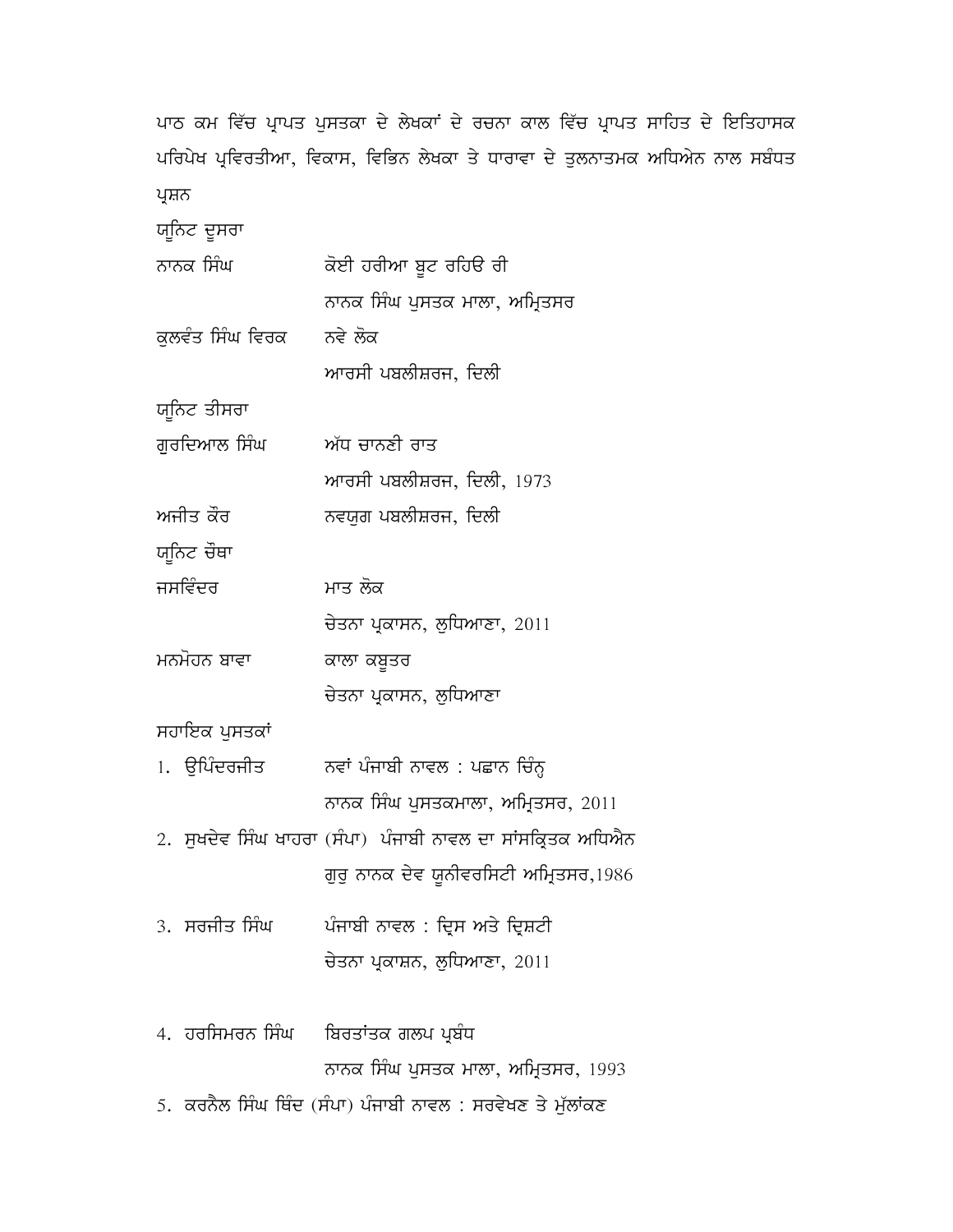|                                    | ਗੁਰੂ ਨਾਨਕ ਦੇਵ ਯੂਨੀਵਰਸਿਟੀ ਅਮ੍ਰਿਤਸਰ, 1974                   |
|------------------------------------|-----------------------------------------------------------|
|                                    | 6.  ਕਰਮਜੀਤ ਸਿੰਘ (ਸੰਪਾ)       ਗੁਰਦਿਆਲ ਸਿੰਘ : ਅਭਿਨੰਦਨ ਗ੍ਰੰਥ |
|                                    | ਮਾਲਵਾ ਸਭਿਆਚਾਰ ਕੇਂਦਰ, ਫਰੀਦਕੋਟ, 1976                        |
| 7. ਜਸਪਾਲ ਕਾਗ                       | ਪੰਜਾਬੀ ਨਾਵਲ ਦਾ ਗਲਪ ਸਾਸਤਰ                                  |
|                                    | ਨਾਨਕ ਸਿੰਘ ਪੁਸਤਕ ਮਾਲਾ, ਅਮ੍ਰਿਤਸਰ,                           |
| 8. ਜਗਬੀਰ ਸਿੰਘ                      | ਪੰਜਾਬੀ ਗਲਪ ਸੰਸਾਰ                                          |
|                                    | ਵੈਲਵਿਸ਼ ਪਬਲੀਕੇਸ਼ਨ, ਦਿਲੀ, 1999                             |
| 9. ਜੋਗਿੰਦਰ ਸਿੰਘ ਰਾਹੀ ਪੰਜਾਬੀ ਨਾਵਲ   |                                                           |
|                                    | ਨਾਨਕ ਸਿੰਘ ਪੁਸਤਕ ਮਾਲਾ, ਅਮ੍ਰਿਤਸਰ, 1978                      |
| $10.$ ਉਹੀ                          | ਮਸਲੇ ਗਲਪ ਦੇ                                               |
|                                    | ਨਾਨਕ ਸਿੰਘ ਪੁਸਤਕ ਮਾਲਾ, ਅਮ੍ਰਿਤਸਰ, 1992                      |
| 11. ਉਹੀ                            | ਜੋਤਿ ਜੁਗਤਿ ਕੀ ਬਾਰਤਾ                                       |
|                                    | ਨਾਨਕ ਸਿੰਘ ਪੁਸਤਕ ਮਾਲਾ, ਅਮ੍ਰਿਤਸਰ,2006                       |
| 12. ਨਰਵਿੰਦਰ ਸਿੰਘ                   | ਗੁਰਦਿਆਲ ਸਿੰਘ ਦਾ ਗਲਪ ਪੈਰਾਡਾਇਸ                              |
|                                    | ਲਾਹੌਰ ਬੁੱਕ ਸਾਪ, ਲੁਧਿਆਣਾ, 1988                             |
|                                    | 13. ਟੀ.ਆਰ.ਵਿਨੇਦ ਨਾਨਕ ਸਿੰਘ ਪੜ੍ਹਦਿਆ                         |
|                                    | ਚੇਤਨਾ ਪ੍ਰਕਾਸ਼ਨ , ਲੁਧਿਆਣਾ                                  |
| 14. ਸੁਖਵਿੰਦਰ ਸਿੰਘ ਰੰਧਾਵਾ ਕਥਾ ਚਿੰਤਨ |                                                           |
|                                    | ਸੁੰਦਰ ਬੁੱਕ ਡਿਪੇ ਜਲਧੰਰ                                     |
|                                    | 15. ਸਵਿੰਦਰ ਸਿੰਘ ਉੱਪਲਪੰਜਾਬੀ ਕਹਾਣੀ ਦੇ ਲੱਛਣ ਅਤੇ ਪਰਿਵਰਤਨ      |
|                                    | ਪੁਸਪ ਪ੍ਰਕਾਸਨ, ਦਿਲੀ, 1999                                  |
|                                    | 16. ਜਗਬੀਰ ਸਿੰਘ ਪੰਜਾਬੀ ਗਲਪ ਸੰਸਾਰ                           |
|                                    | ਵੈਲਵਿਸ਼ ਪਬਲੀਕੇਸ਼ਨ, ਦਿੱਲੀ, 1999                            |
|                                    | 17. ਬਲਦੇਵ ਸਿੰਘ ਧਾਲੀਵਾਲ ਪੰਜਾਬੀ ਕਹਾਣੀ ਦੀ ਇਕ ਸਦੀ             |
|                                    | 21 ਵੀ ਸੈਂਚਰੀ ਪਬਲੀਕੇਸ਼ਨ, ਪਟਿਆਲਾ                            |
| 18 <b>.</b> ਉਹੀ                    | ਆਧੁਨੀਕ ਪੰਜਾਬੀ ਕਹਾਣੀ ਦਾ ਇਤਿਹਾਸ                             |
|                                    | ਪੰਜਾਬੀ ਅਕਾਦਮੀ, ਦਿੱਲੀ                                      |
| 19. ਧਨਵੰਤ ਕੌਰ                      | ਪੰਜਾਬੀ ਕਹਾਣੀ : ਬਿਰਤਾਂਤ ਸ਼ਾਸਤਰੀ ਅਧਿਐਨ                      |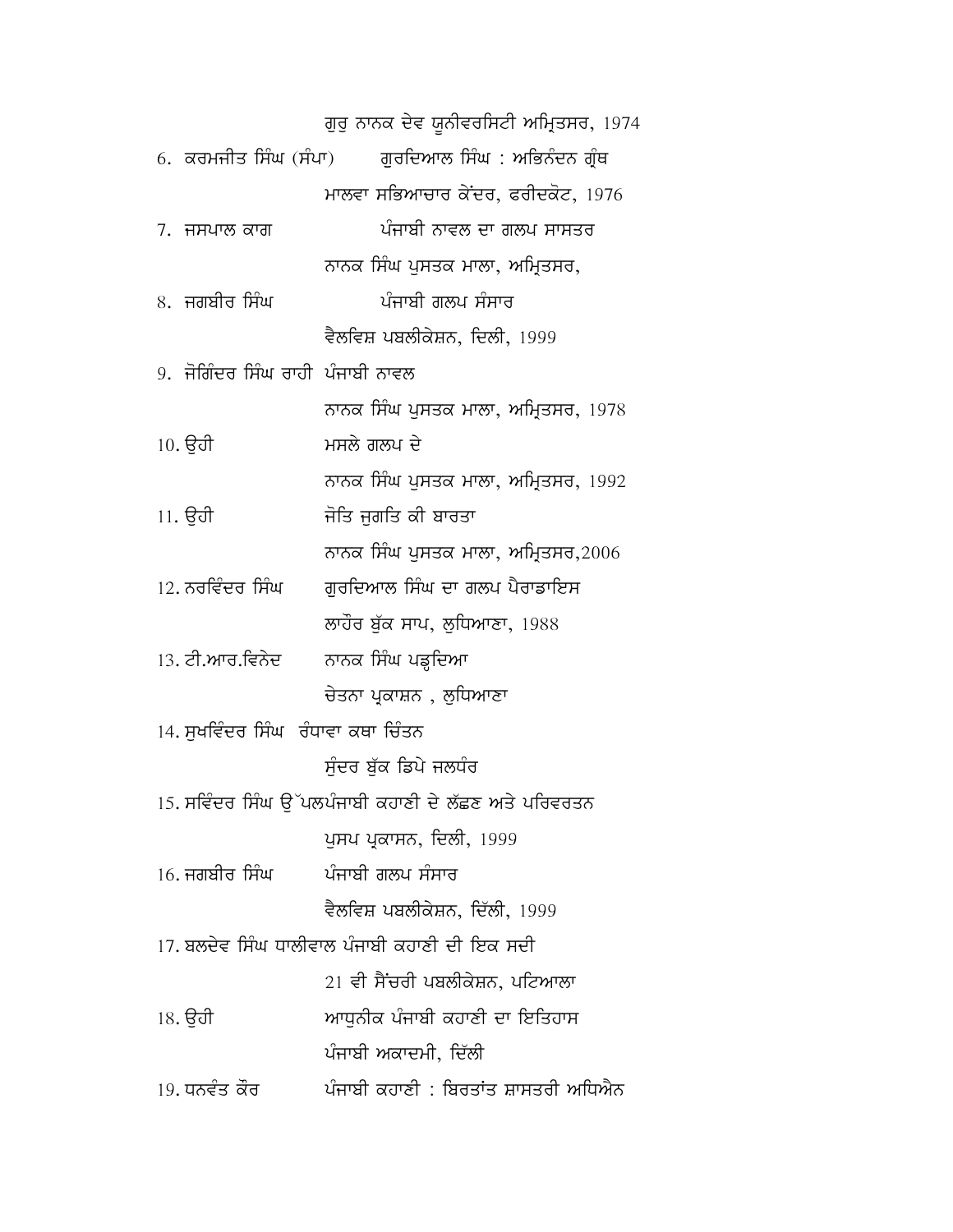ਆਰਸੀ ਪਬਲੀਕੇਸ਼ਨ, ਦਿੱਲੀ

 $20.\overline{6}$ ਹੀ ਪੰਜਾਬੀ ਕਹਾਣੀ ਸ਼ਾਸਤਰ

ਚੇਤਨਾ ਪ੍ਰਕਾਸ਼ਨਾ, ਲਧਿਆਣਾ

21. ਰਜਨੀਸ਼ ਬਹਾਦਰ ਸਿੰਘ (ਸੰਪਾ) ਮਨਮੋਹਨ ਬਾਵਾ ਦਾ ਸ਼ਬਦ ਸੰਸਾਰ ਚੇਤਨਾ ਪਕਾਸ਼ਨ , ਲਧਿਆਣਾ

22. ਵਰਿਆਸ ਸਿੰਘ ਸੰਧੂ ਕੁਲਵੰਤ ਸਿੰਘ ਵਿਰਕ ਦਾ ਕਹਾਣੀ ਸੰਸਾਰ

ਲਾਹੌਰ ਬੁੱਕ ਸ਼ਾਪ, ਲੁਧਿਆਣਾ, 1979

# **Paper Second Opt (ii) Bharti Galp** ਪੇਪਰ ਦੂਸਰਾ, ਆਪਸ਼ਨ (ਦੂਸਰੀ) ਭਾਰਤੀ ਗਲਪ

ਕਲ ਅੰਕ: 100

ਪੇਪਰ : 80 ਅਤੇ ਇਨਟਰਨਲ ਅਸੈਸਮੈਂਟ : 20 ਸਮਾਂ – 3 ਘੰਟੇ

## ਨੋਟ:

ਪ੍ਰਸ਼ਨ ਪੱਤਰ ਦਾ ਉਤੇ ਲਿਖਿਆ ਜਾਵੇਗਾ :

- 1. ਪਹਿਲਾ ਪ੍ਰਸ਼ਨ ਲਾਜਮੀ ਹੋਵੇਗਾ ੀ ਵਿਦਿਆਰਥੀ ਨੇ ਹਰ ਯੁਨਿਟ ਵਿੱਚੋਂ ਇਕ ਸਵਾਲ ਕਰਨਾ ਹੈ ੀ ਕੁੱਲ ਪੰਜ ਸਵਾਲ ਕਰਨੇ ਹਨ
- $2.$  ਹਰ ਪਸ਼ਨ  $16$  ਨੰਬਰ ਦਾ ਹੋਵੇਗਾ

ਪੇਪਰ ਸੇਟਰ ਲਈ ਹਿਦਾਇਤਾਂ :

- 1. ਪੇਪਰ ਸੇਟਰ ਪ੍ਰਸ਼ਨ ਪੱਤਰ ਵਿੱਚ ਕੁਲ ਨੌਂ ਪ੍ਰਸ਼ਨ ਪੁੱਛੇਗਾ
- 2. ਪ੍ਰਸ਼ਨ ਨੰਬਰ ਇੱਕ ਵਿੱਚ ਚਾਰ ਛੋਟੇ ਸਵਾਲ ਪੁੱਛੇ ਜਾਣਗੇ ਜੇ ਕਿ ਸਲੇਬਸ ਵਿੱਚ ਲਗੀਆ ਪੁਸਤਕਾਂ ਤੇ ਆਧਾਰਿਤ ਹੋਣਗੇ**ੀ ਹਰ ਸਵਾਲ ਦਾ ਜਵਾਬ ਘੱਟ ਤੋਂ ਘੱਟ ਇਕ ਪੱਨੇ** ਦਾ ਦੇਣਾ ਹੋਵੇਗਾ ੀ ਇਸ ਸਵਾਲ ਵਿੱਚ ਕੋਈ ਅੰਦਰੁਨੀ ਛੋਟ ਨਹੀ ਹੋਵੇਗੀ
- 3. ਹਰ ਯੁਨਿਟ ਵਿੱਚੋ ਦੇ ਪ੍ਰਸ਼ਨ (ਹੱਰ ਪੁਸਤਕ ਵਿੱਚੋ ਇੱਕ ਇੱਕ) ਪੁੱਛੇ ਜਾਣਗੇ ੀ ਹਰ ਪ੍ਰਸ਼ਨ ਦਾ ਜਵਾਬ ਘੱਟੋ - ਘੱਟ ਪੰਜ ਪੁਨਿਆ ਦਾ ਹੋਵੇ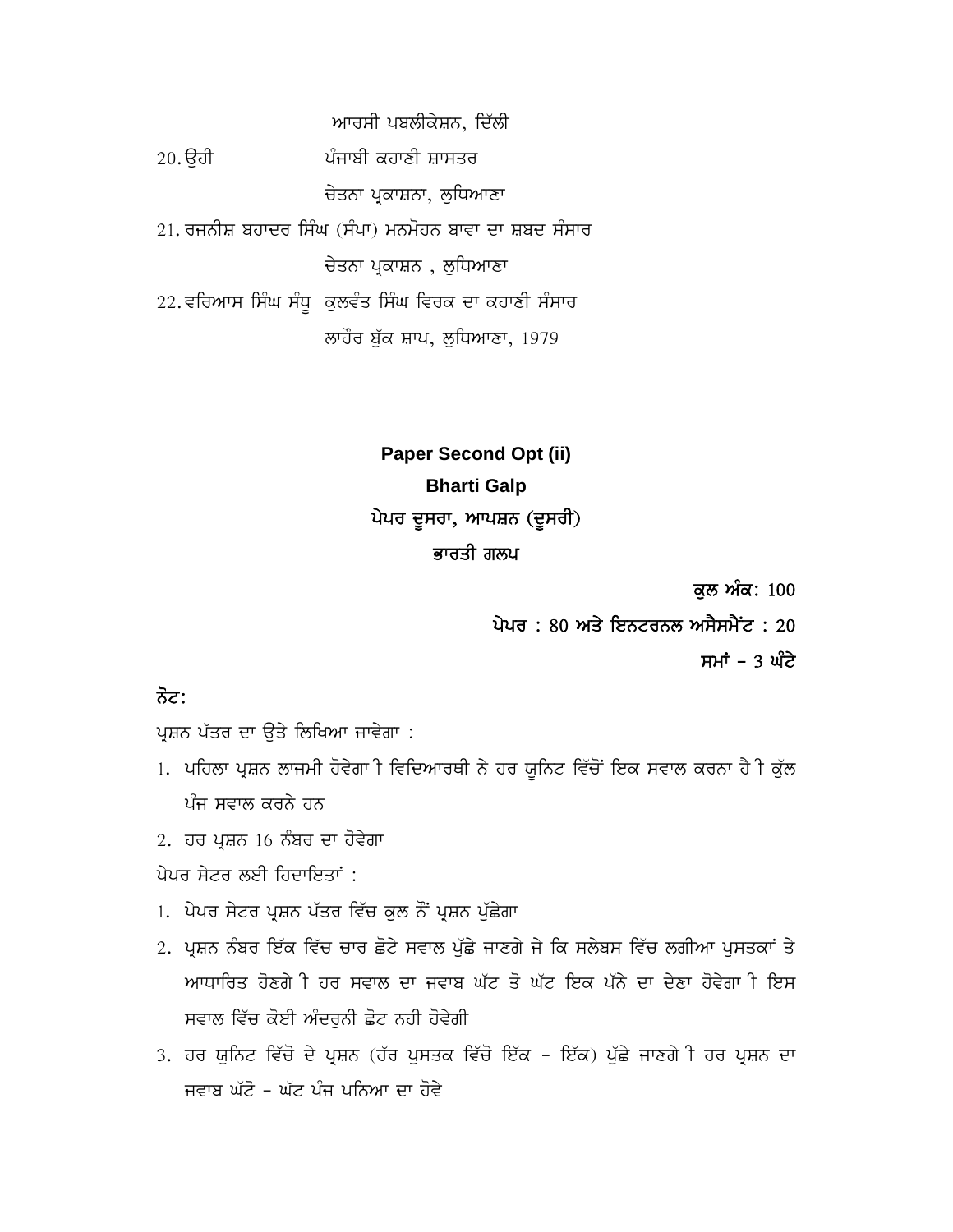## ਯੁਨਿਟ ਪਹਿਲਾ

ਪਾਠ ਕਮ ਵਿੱਚ ਪ੍ਰਾਪਤ ਪੁਸਤਕਾ ਦੇ ਲੇਖਕਾਂ ਦੇ ਰਚਨਾ ਕਾਲ ਵਿੱਚ ਪ੍ਰਾਪਤ ਸਾਹਿਤ ਦੇ ਇਤਿਹਾਸਕ ਪਰਿਪੇਖ ਪ੍ਰਵਿਰਤੀਆ, ਵਿਕਾਸ, ਵਿਭਿਨ ਲੇਖਕਾ ਤੇ ਧਾਰਾਵਾ ਦੇ ਤੁਲਨਾਤਮਕ ਅਧਿਐਨ ਨਾਲ ਸਬੰਧਤ ਪ੍ਰਸ਼ਨ ਯੁਨਿਟ ਦੁਸਰਾ

ਰਾਬਿੰਦਰ ਨਾਥ ਟੈਗੋਰ <u>ਗੋਰਾ</u> ਨੈਸ਼ਨਲ ਬੁੱਕ ਟਰਸਟ, ਇੰਡੀਆ, ਦਿਲੀ, 1976 ਮੁਨਸ਼ੀ ਪ੍ਰੇਸ ਚੰਦ ਕਰਦਾਨ ਨਵਯੁਗ ਪਬਲੀਸ਼ਰਜ, ਦਿਲੀ,  $1960$ ਯੁਨਿਟ ਤੀਸਰਾ ਕ੍ਰਿਸ਼ਨਾ ਸ਼ੋਬਤੀ ਵਿਜਿੰਦਗੀਨਾਮਾ ਨੈਸ਼ਨਲ ਬੁੱਕ ਟਰਸਟ, ਇੰਡੀਆ, ਦਿਲੀ, 1976 ਕੁਰਤੁਲੈਨ ਹੈਦਰ ਅੱਗ ਦਾ ਦਰਿਆ ਨੈਸ਼ਨਲ ਬੁੱਕ ਟਰਸਟ, ਇੰਡੀਆ, ਦਿਲੀ, 1970 ਯੁਨਿਟ ਚੌਥਾ ਮਹਾਸਵੇਤਾ ਦੇਣਵੀਆਂ ਕਹਾਣੀਆਂ ਨੈਸ਼ਨਲ ਬੁੱਕ ਟਰਸਟ, ਇੰਡੀਆ, ਦਿਲੀ, 1970 ਮਨਮੋਹਨ ਬਾਵਾ ਮੰਟੋ ਦੀਆਂ ਕਹਾਣੀਆਂ ਚੇਤਨਾ ਪ੍ਰਕਾਸਨ, ਲੁਧਿਆਣਾ

ਸਹਾਇਕ ਪੁਸਤਕਾਂ

| 1. ਗੋਪਾਲ ਰਾਮ    | ਗੋਦਾਨ: ਅਧਿਐਨ ਕੀ ਸਮੱਸਿਆਏ                    |
|-----------------|--------------------------------------------|
|                 | ਅਭਿਲਾਸ਼ਾ ਪ੍ਰਕਾਸ਼ਨ, ਚੰਡੀਗੜ੍ਹ, 1980          |
| $2.$ ਜਸਬੀਰ ਜੈਨ  | ਆਧਨਿਕਤਾਵਾਦ ਦੇ ਸੰਦਰਭ: ਭਾਰਤੀ                 |
|                 | ਨਾਵਲ (1880 - 1950), ਚੇਤਨਾ ਪ੍ਰਕਾਸਨ, ਲੁਧਿਆਣਾ |
| $3.$ ਜਸਬੀਰ ਜੈਨ  | ਉੱਤਰਬਸਤੀਵਾਦ ਤੋਂ ਪਾਰ : ਰਾਸ਼ਟਰ ਦੇ ਸੁਪਨੇ ਤੇ   |
|                 | ਯਥਾਰਥ ਭਾਰਤੀ ਸਾਹਿਤ $(1950 - 2005)$          |
| 4. ਪ੍ਰਤਾਪ ਮਹਿਤਾ | ਮਨਸ਼ੀ ਪ੍ਰੇਮ ਚੰਦ :ਸਾਹਿਤਕ ਮੁੱਲਾਂਕਲ           |
|                 | ਲੋਕਾਇਤ ਪ੍ਰਕਾਸ਼ਨ,ਚੰਡੀਗੜ੍ਹ, 1980             |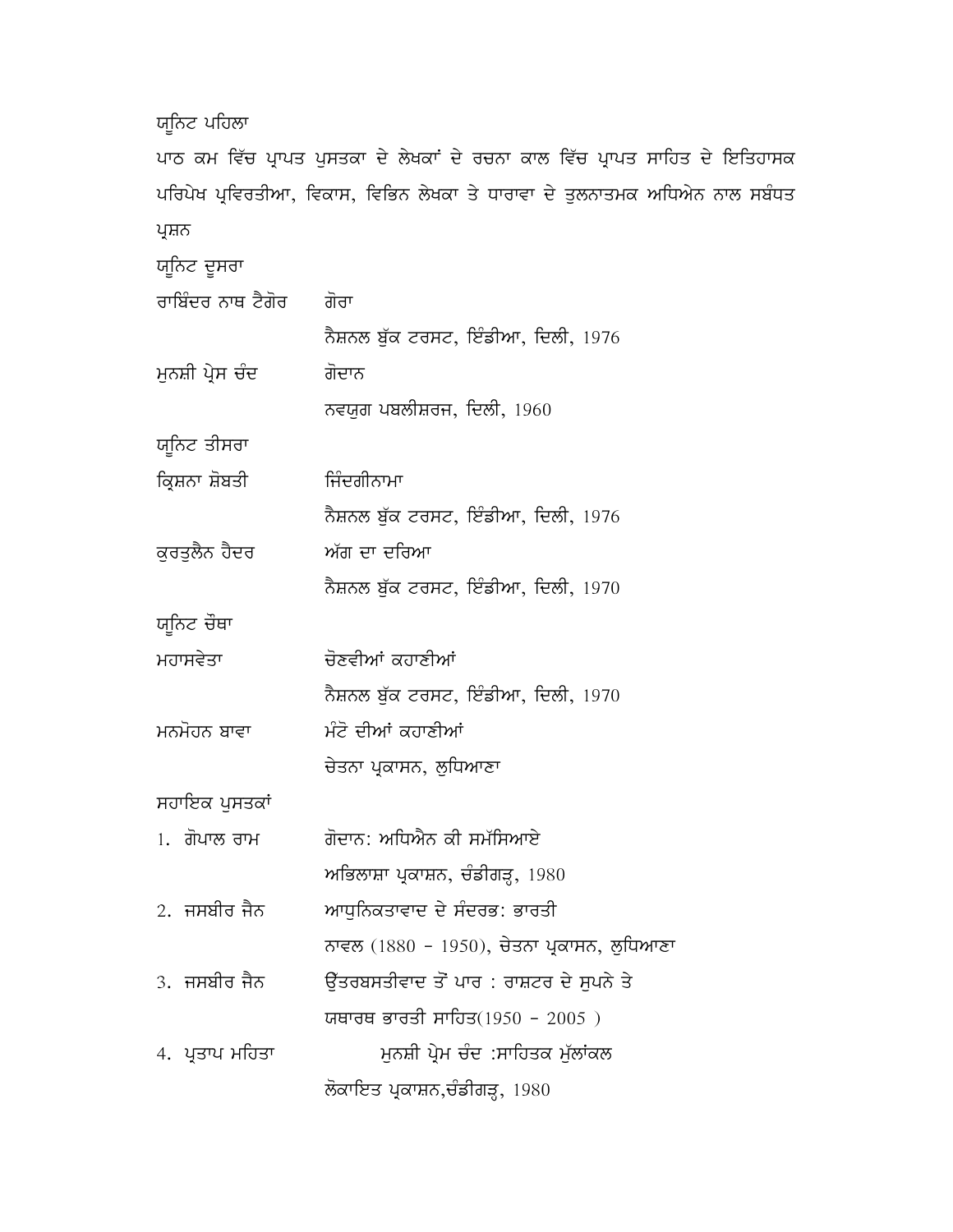5. ਰਾਮ ਸ਼ੋਭਿਤ ਪ੍ਰਸਾਦ ਸਿੰਘ ਹਿੰਦੀ ਉਪਨਿਆਸ: ਪ੍ਰੈਸ ਚੰਦੋਰੋਤਰ ਕਾਲ ਰਿਸ਼ਾਬਚਰਨ ਜੈਨ ਐਂਡ ਸ਼ੰਨਜ,ਦਿੱਲੀ, 1981

## **Paper Third Sahit Sidhant Ate Vihark Adhyan** ਪੇਪਰ ਤੀਸਰਾ

## ਸਾਹਿਤ ਸਿਧਾਂਤ ਅਤੇ ਵਿਹਾਰਕ ਆਲੋਚਨਾ

ਕਲ ਅੰਕ: 100

ਪੇਪਰ : 80 ਅਤੇ ਇਨਟਰਨਲ ਅਸੈਸਮੈਂਟ : 20

ਸਮਾਂ – 3 ਘੰਟੇ

## ਨੋਟ:

ਪ੍ਰਸ਼ਨ ਪੱਤਰ ਦਾ ਉਤੇ ਲਿਖਿਆ ਜਾਵੇਗਾ :

- 1. ਪਹਿਲਾ ਪ੍ਰਸ਼ਨ ਲਾਜਮੀ ਹੋਵੇਗਾ ੀ ਵਿਦਿਆਰਥੀ ਨੇ ਹਰ ਯੁਨਿਟ ਵਿੱਚੋਂ ਇਕ ਸਵਾਲ ਕਰਨਾ ਹੈ ੀ ਕੁੱਲ  $\hat{u}$ ਜ ਸਵਾਲ ਕਰਨੇ ਹਨ
- $2.$  ਹਰ ਪ੍ਰਸ਼ਨ  $16$  ਨੰਬਰ ਦਾ ਹੋਵੇਗਾ

ਪੇਪਰ ਸੈਂਟਰ ਲਈ ਹਿਦਾਇਤਾਂ :

- 1. ਪੇਪਰ ਸੇਟਰ ਪ੍ਰਸ਼ਨ ਪੱਤਰ ਵਿੱਚ ਕੁਲ ਨੌਂ ਪ੍ਰਸ਼ਨ ਪੁੱਛੇਗਾ
- 2. ਪੁਸ਼ਨ ਨੰਬਰ ਇੱਕ ਵਿੱਚ ਚਾਰ ਛੋਟੇ ਸਵਾਲ ਪੱਛੇ ਜਾਣਗੇ ਜੇ ਕਿ ਸਲੇਬਸ ਵਿੱਚ ਲਗੀਆ ਪਸਤਕਾਂ ਤੇ ਆਧਾਰਿਤ ਹੋਣਗੇ ੀ ਹਰ ਸਵਾਲ ਦਾ ਜਵਾਬ ਘੱਟ ਤੋ ਘੱਟ ਇਕ ਪੱਨੇ ਦਾ ਦੇਣਾ ਹੋਵੇਗਾ ੀ ਇਸ ਸਵਾਲ ਵਿੱਚ ਕੋਈ ਅੰਦਰਨੀ ਛੋਟ ਨਹੀ ਹੋਵੇਗੀ
- 3. ਹਰ ਯੁਨਿਟ ਵਿੱਚੋ ਦੇ ਪ੍ਰਸ਼ਨ (ਹੱਰ ਪੁਸਤਕ ਵਿੱਚੋ ਇੱਕ ਇੱਕ) ਪੁੱਛੇ ਜਾਣਗੇ ੀ ਹਰ ਪ੍ਰਸ਼ਨ ਦਾ ਜਵਾਬ ਘੱਟੋ - ਘੱਟ ਪੰਜ ਪੁਨਿਆ ਦਾ ਹੋਵੇ

ਯੁਨਿਟ ਪਹਿਲਾ

- (ੳ)ਸਾਹਿਤ ਦੀ ਪਰਿਭਾਸ਼ਾ, ਪ੍ਰਕਿਰਤੀ, ਪ੍ਰਯੁੋਜਨ ਅਤੇ ਸਾਹਿਤ ਰੂਪ (ਕਿਸਾ, ਵਾਰ, ਗਜਲ, ਮਹਾਕਾਵੀ, ਨਿੰਬਧ, ਨਾਵਲ, ਨਿੱਕੀ ਕਹਾਣੀ, ਨਾਟਕ ਅਤੇ ਰੇਖਾ ਚਿਤਰ)
- $(M)$  ਸਾਹਿਤ ਅਤੇ ਸਮਾਜ ਅਤੇ ਮਨੋਵਿਗਿਆਨ, ਸਾਹਿਤ ਅਤੇ ਰਾਜਨੀਤੀ

ਯਨਿਟ ਦੁਸਰਾ

(ੳ) ਪਲੈਟੋ ਦਾ ਕਾਵਿ ਸਿਧਾਂਤ, ਅਰਸਤੂ ਦਾ ਕਵਿ ਸਿਧਾਂਤ, ਲਾਨਜਾਈਨਸ ਦਾ ਕਾਵਿ ਸਿਧਾਂਤ।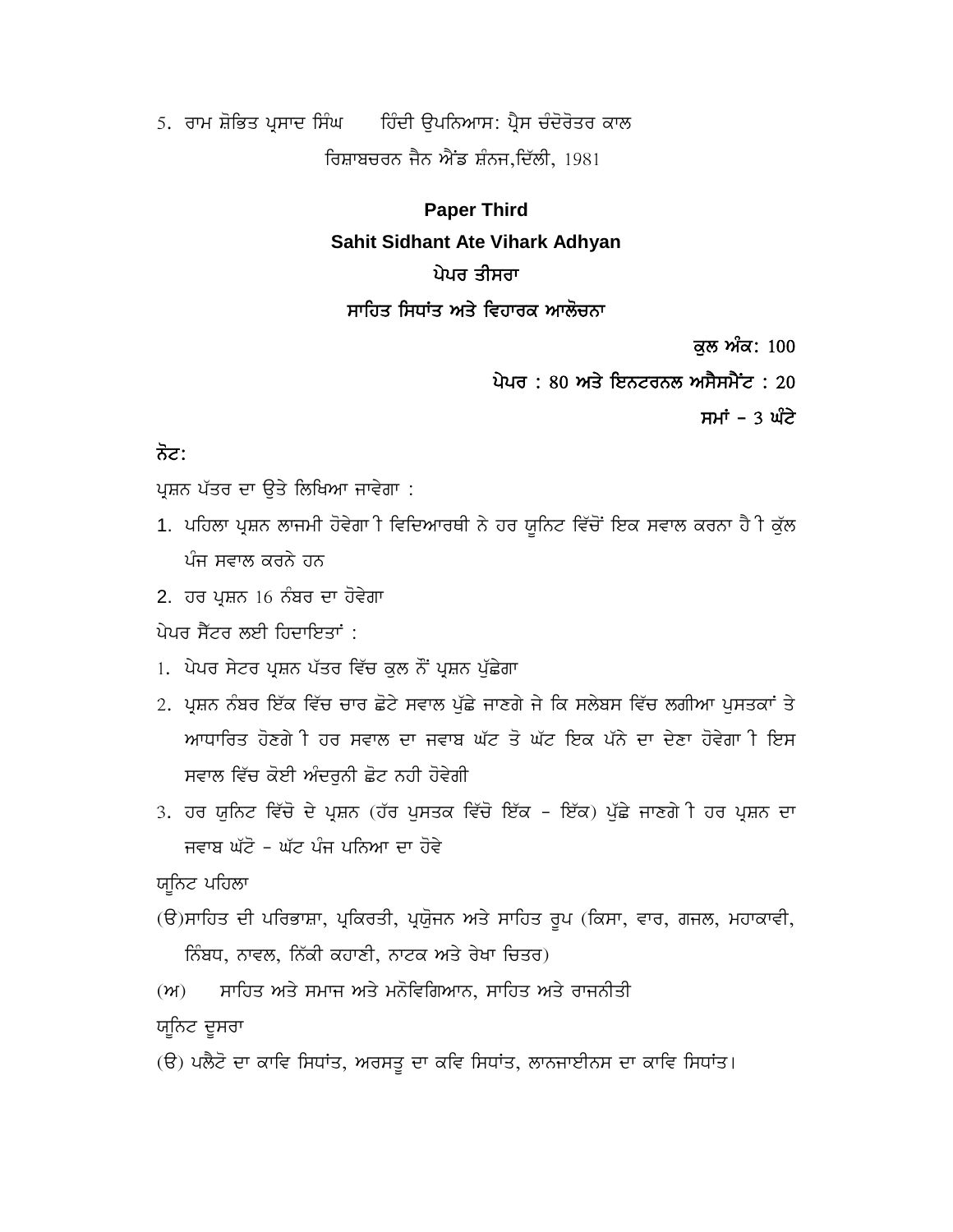(ਅ) ਮਾਰਕਸਵਾਦ, ਸੰਰਚਨਾਵਦ, ਉੱਤਰ-ਮਾਰਕਸਵਾਦ, ਚਿਹਨ ਵਿਗਿਆਨ, ਵਿਰਚਨਾ ਸਿਧਾਂਤ, ਸੁਹਜ ਸਾਸਤਰ, ਉੱਤਰ-ਆਧਨਿਕ ਸਾਹਿਤ ਸਿਧਾਂਤ, ਦਲਿਤ ਚਿਤਨ ਅਤੇ ਨਾਰੀਵਾਦ। (ੲ) ਪਗਤੀਵਾਦ, ਰਮਾਂਸਵਾਦ, ਅਸਤਿਤਵਾਦ ਅਤੇ ਯਥਾਰਥਵਾਦ। ਯੁਨਿਟ ਤੀਸਰਾ (ੳ) ਰਸ ਸਿਧਾਂਤ, ਅਲੰਕਾਰ ਸਿਧਾਂਤ, ਰੀਤੀ ਸਿਧਾਂਤ, ਵਕੁੋਕਤੀ ਸਿਧਾਂਤ ਅਤੇ ਔਚਿਤਯ ਸਾਸਤਰ। (ਅ) ਸਤ ਸਿੰਘ ਸੇਖੇ, ਅਤਰ ਸਿੰਘ, ਕਿਸਾਨ ਸਿੰਘ, ਹਰਿਭਜਨ ਸਿੰਘ, ਨਜਮ ਰਮੇਨ ਸਯਦ, ਤਰਲੋਕ ਸਿੰਘ ਕਵਰ ਰਵਿੰਦਰ ਰਵੀ ਅਤੇ ਸਤਿੰਦਰ ਸਿੰਘ ਨੂਰ ਦਾ ਕਾਵਿ ਸਿਧਾਂਤ। (ੲ) ਪਗਤੀਵਾਦ, ਰਮਾਂਸਵਾਦ, ਅਸਤਿਤਵਾਦ ਅਤੇ ਯਥਾਰਥਵਾਦ। ਯੁਨਿਟ ਚੌਥਾ ਵਿਹਾਰਕ ਆਲ<del>ੋਹ</del>ਨਾ (ਗੱਦ ਤੇ ਕਵਿਤਾ ਵਿੱਚੋਂ ਇਕ-ਇਕ ਪੈਰ੍ਹਾ ਦਿੱਤਾ ਜਾਵੇਗਾ ਅਤੇ ਇਨ੍ਹਾਂ ਵਿੱਚੋ ਕੋਈ ਇਕ ਕਰਨਾ ਹੋਵੇਗਾ) ਸ਼ਹਾਇਕ ਪੁਸਤਕਾਂ 1. sMq isMG syKoN swihqwrQ ਲਾਹੌਰ ਬੁੱਕ ਸ਼ਾਪ, ਲੁਧਿਆਣਾ 2. ਸੰਤ ਸਿੰਘ ਸੇਖੋਂ ਮਸੀਖਿਆ ਪ੍ਰਣਾਲੀਆਂ ਫਸ਼ੂਠਭਭ, ਚੰਡੀਗੜ੍ਹ,  $1975$ 3. ਸੁਤਿੰਦਰ ਸਿੰਘ ਨੁਰ ਨਵੀਨ ਪੰਜਾਬੀ ਆਲੋਚਨਾ ਇਕੱਤੀ ਫਰਵਰੀ ਪ੍ਰਕਾਸਨ, ਦਿਲੀ, 1975 4. ਸਤਿੰਦਰ ਸਿੰਘ ਵਿਹਾਰਕ ਸਮੀਖਿਆ ਪੰਜਾਬੀ ਯੂਨੀਵਰਸਿਟੀ, ਪਟਿਆਲਾ <u>5. ਸੁਰਿੰਦਰ ਕੁਮਾਰ ਦਵੇਸ਼ਵਰ ਅਆਧੁਨਿਕ ਸਾਹਿਤ ਆਲੋਚਨਾ : ਸਿਧਾਂਤ ਤੇ ਵਿਸ਼ਲੇਸ਼ਣ</u> ਲੋਕਗੀਤ ਪ੍ਰਕਾਸ਼ਨ, ਚੰਡੀਗੜ੍ਹ 6. ਤਰਲੋਕ ਸਿੰਘ ਕੰਵਰ ਸਾਹਿਤ ਅਧਿਐਨ ਦੀ ਸੰਰਚਨਾਵਾਦੀ ਪ੍ਰਣਾਲੀ  $M$ ਰਵਿੰਦ ਹੰਨੁਮੰਤ ਪ੍ਰਕਾਸ਼ਨ, ਦਿਲੀ । 1975 7. ਤਰਲੋਕ ਸਿੰਘ ਕੰਵਰ (ਸੰਪਾ) ਵਿਹਾਰਕੀ ਆਰਸੀ ਪਬਲਿਸ਼ਰਜ, ਦਿਲੀ

8. ਹਰਭਜਨ ਸਿੰਘ (ਸੰਪਾ) ਰਪਕੀ

ਨਵਚੇਤਨ ਪਬਲਿਸ਼ਰਜ, ਅਮ੍ਰਿਤਸਰ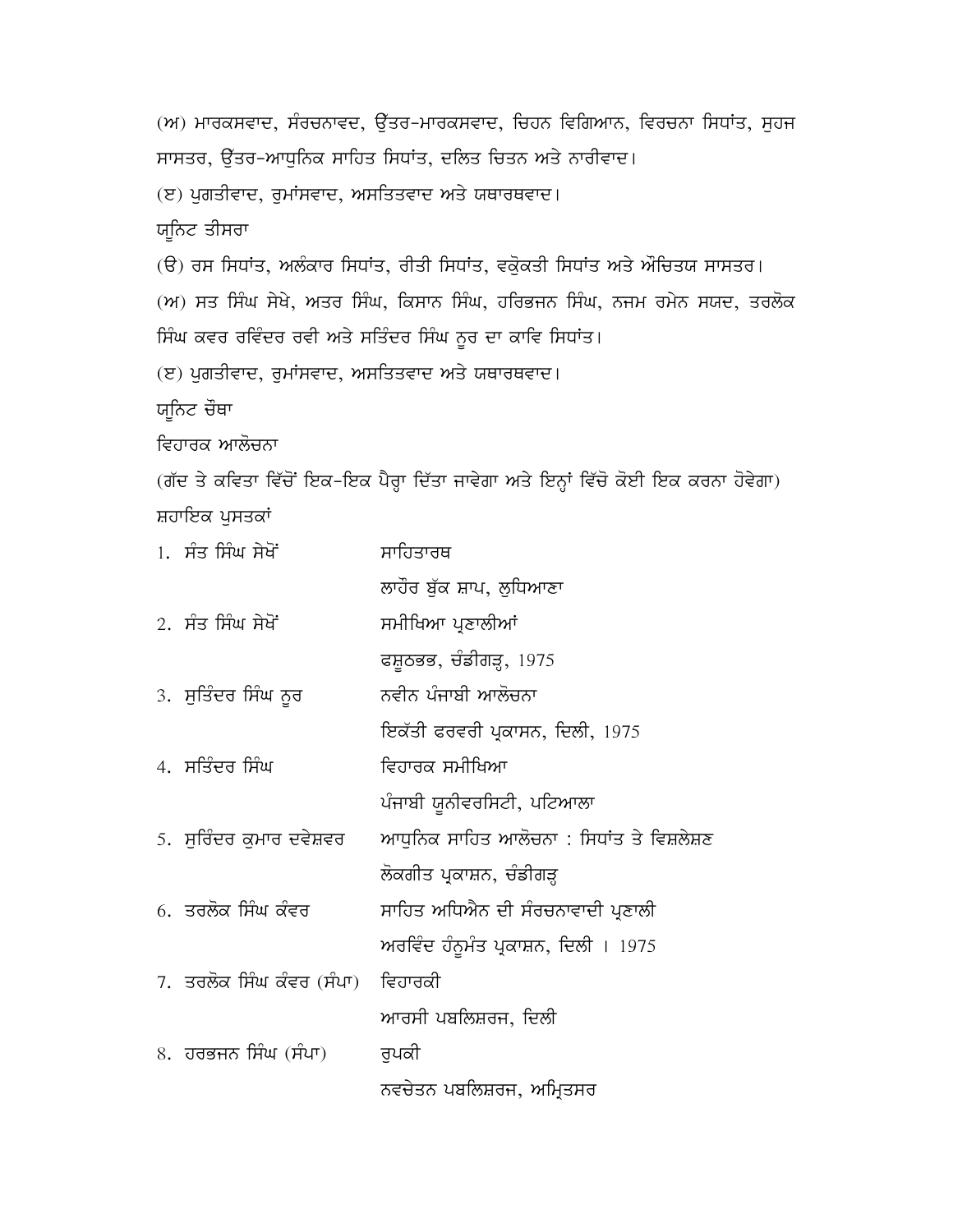9. ਰਤਨ ਸਿੰਘ ਜੱਗੀ (ਸੰਪਾ) ਯੋਜ ਪੱਤ੍ਰਿਕਾ (ਸਾਹਿਤਕ ਵਾਦ ਵਿਸ਼ੇਸ ਅੰਕ ਨੰਬਰ 31 -32) ਪੰਜਾਬੀ ਯੂਨੀਵਰਸਿਟੀ, ਪਟਿਆਲਾ 10. ਜਗਬੀਰ ਸਿੰਘ ਪੰਛਮੀ ਸਾਹਿਤ ਸਿਧਾਂਤ ਅਤੇ ਭਾਰਤੀ ਕਾਵਿ ਸ਼ਾਸਤਰ ਪੰਜਾਬੀ ਯੂਨੀਵਰਸਿਟੀ, ਪਟਿਆਲਾ

## **Paper Fourth Panjab Sahit Da Ithas** ਪੇਪਰ ਚੌਥਾ ਪੰਜਾਬੀ ਸਾਹਿਤ ਕਾ ਇਤਿਹਾਸ

ਕਲ ਅੰਕ: 100

ਪੇਪਰ : 80 ਅਤੇ ਇਨਟਰਨਲ ਅਸੈਸਮੈਂਟ : 20

ਸਮਾਂ – 3 ਘੰਟੇ

## ਨੋਟ:

ਪਸ਼ਨ ਪੱਤਰ ਦਾ ਉਤੇ ਲਿਖਿਆ ਜਾਵੇਗਾ :

- 1. ਪਹਿਲਾ ਪ੍ਰਸ਼ਨ ਲਾਜਮੀ ਹੋਵੇਗਾ ੀ ਵਿਦਿਆਰਥੀ ਨੇ ਹਰ ਯੁਨਿਟ ਵਿੱਚੋਂ ਇਕ ਸਵਾਲ ਕਰਨਾ ਹੈ ੀ ਕੁੱਲ ਪੰਜ ਸਵਾਲ ਕਰਨੇ ਹਨ
- $2.$  ਹਰ ਪ੍ਰਸ਼ਨ  $16$  ਨੰਬਰ ਦਾ ਹੋਵੇਗਾ
- ਪੇਪਰ ਸੈਂਟਰ ਲਈ ਹਿਦਾਇਤਾਂ :
- 1. ਪੇਪਰ ਸੇਟਰ ਪ੍ਰਸ਼ਨ ਪੱਤਰ ਵਿੱਚ ਕੁਲ ਨੌਂ ਪ੍ਰਸ਼ਨ ਪੁੱਛੇਗਾ
- 2. ਪ੍ਰਸ਼ਨ ਨੰਬਰ ਇੱਕ ਵਿੱਚ ਚਾਰ ਛੋਟੇ ਸਵਾਲ ਪੁੱਛੇ ਜਾਣਗੇ ਜੇ ਕਿ ਸਲੇਬਸ ਵਿੱਚ ਲਗੀਆ ਪੁਸਤਕਾਂ ਤੇ ਆਧਾਰਿਤ ਹੋਣਗੇ**ੀ ਹਰ ਸਵਾਲ ਦਾ ਜਵਾਬ ਘੱਟ ਤੋਂ ਘੱਟ ਇਕ ਪੱਨੇ** ਦਾ ਦੇਣਾ ਹੋਵੇਗਾ ੀ ਇਸ ਸਵਾਲ ਵਿੱਚ ਕੋਈ ਅੰਦਰੁਨੀ ਛੋਟ ਨਹੀ ਹੋਵੇਗੀ
- 3. ਹਰ ਯੁਨਿਟ ਵਿੱਚੋ ਦੇ ਪ੍ਰਸ਼ਨ (ਹੱਰ ਪੁਸਤਕ ਵਿੱਚੋ ਇੱਕ ਇੱਕ) ਪੁੱਛੇ ਜਾਣਗੇ ੀ ਹਰ ਪ੍ਰਸ਼ਨ ਦਾ ਜਵਾਬ ਘੱਟੋ - ਘੱਟ ਪੰਜ ਪੁਨਿਆ ਦਾ ਹੋਵੇ

ਯਨਿਟ ਪਹਿਲਾ

- $\overline{R}$ ) ਸਾਹਿਤ ਇਤਿਹਾਸ ਲੇਖਨ ਦੀਆਂ ਸਮੱਸਿਆਵਾਂ
- (ਅ) ਸਾਹਿਤ ਇਤਿਹਾਸ ਵਿੱਚ ਕਾਲ-ਵੰਡ ਅਤੇ ਨਾਮਕਰਨ ਦੀਆਂ ਸਮੱਸਿਆਵਾਂ
- (ੲ) ਪੰਜਾਬੀ ਸਾਹਿਤ ਇਤਿਹਾਸ ਲਿਖਣ ਦੀ ਪਰੰਪਰਾ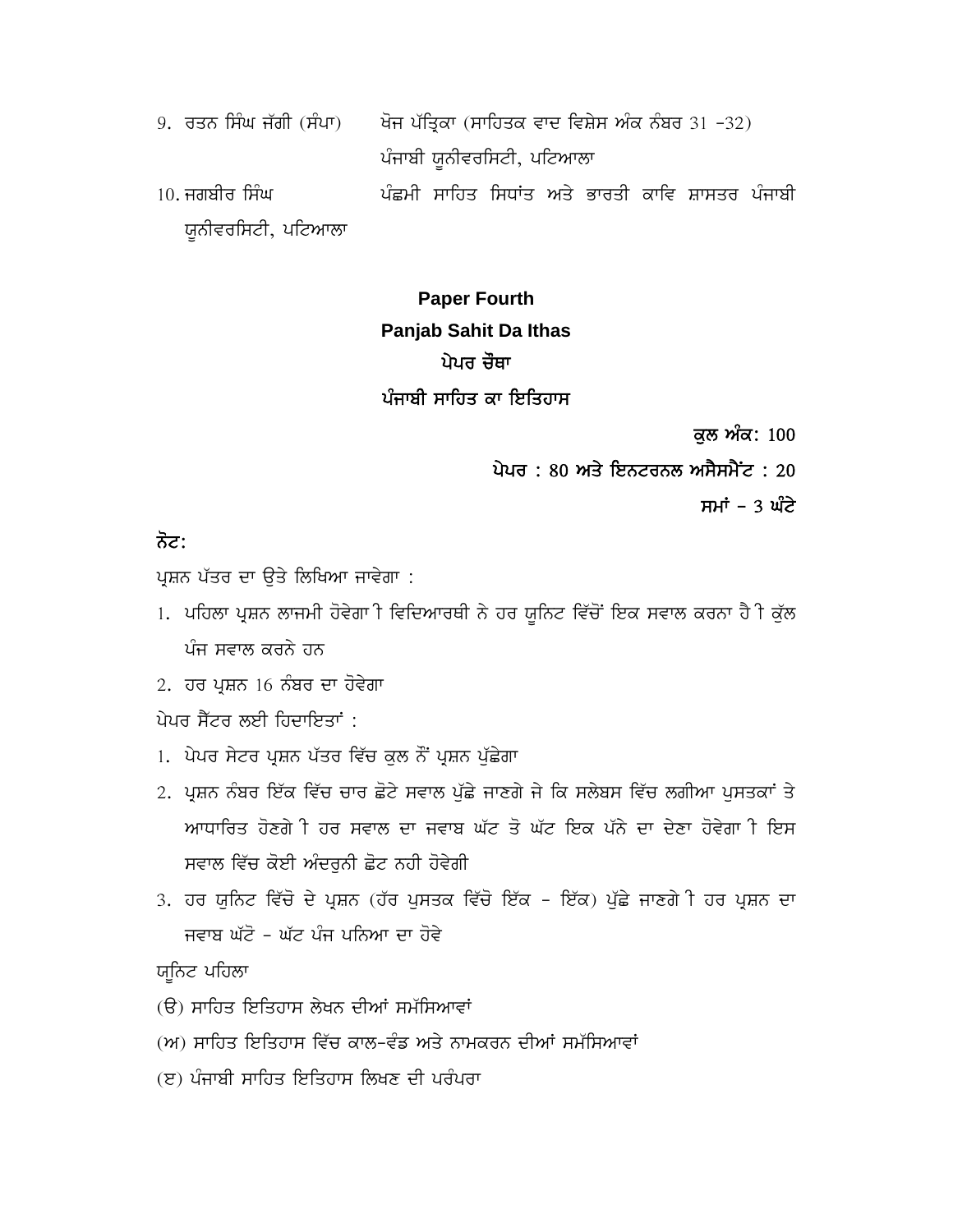(ਸ) ਪੰਜਾਬੀ ਇਤਿਹਾਸ ਦੀ ਆਧਾਰ ਮੁਲਕ ਸਾਮੱਗਰੀ ਅਤੇ ਸਾਹਿਤ ਇਤਿਹਾਸ ਲੇਖਣ ਦੀਆਂ ਸਮੱਸਿਆਵਾਂ (ਹ) ਪ੍ਰਮੁੱਖ ਪੰਜਾਬੀ ਸਾਹਿਤ ਇਤਿਹਾਸ ਦਾ ਆਲੋਚਨਾਤਮਕ ਅਧਿਐਨ ਯੁਨਿਟ ਦੁਸਰਾ  $850$  ਈ. ਤੋਂ 1850 ਤੱਕ ਦਾ ਪੰਜਾਬੀ ਸਾਹਿਤ ਦਾ ਇਤਿਹਾਸ ਯੁਨਿਟ ਤੀਸਰਾ 1851 ਈ. ਤੋਂ 1960 ਤੱਕ ਦਾ ਪੰਜਾਬੀ ਸਾਹਿਤ ਦਾ ਇਤਿਹਾਸ ਯਨਿਟ ਚੌਥਾ 1961 ਈ. ਤੋਂ ਹਣ ਤੱਕ ਦਾ ਪੰਜਾਬੀ ਸਾਹਿਤ ਦਾ ਇਤਿਹਾਸ ਸ਼ਹਾਇਕ ਪਸਤਕਾਂ 1. ਅਤਰ ਸਿੰਘ ਪੰਜਾਬੀ ਸਾਹਿਤ ਦਾ ਇਤਿਹਾਸ (ਭਾਗ ਪਹਿਲਾ) ਭਾਸ਼ਾ ਵਿਭਾਗ, ਪੰਜਾਬ, ਪਟਿਆਲਾ, 1971 2. ਕਿਰਪਾਲ ਸਿੰਘ ਕਸੇਲ ਪੰਜਾਬੀ ਸਾਹਿਤ ਦੀ ੳਤਪਤੀ ਤੇ ਵਿਕਾਸ ਗੋਬਿੰਦ ਸਿੰਘ ਲਾਬਾਂ ਅਤ ਲਾਹੌਰ ਬੁੱਕ ਸ਼ਾਪ, ਲੁਧਿਆਣਾ, 1974 ਪਰਮਿੰਦਰ ਸਿੰਘ 3. ਜੀਤ ਸਿੰਘ ਸੀਤਲ ਪੰਜਾਬੀ ਸਾਹਿਤ ਦਾ ਆਲੋਚਨਾਤਮਕ ਇਤਿਹਾਸ ਪੈਪਸੁ ਬੁੱਕ ਡਿਪੋ, ਪਟਿਆਲਾ,  $1976$ 4. ਜਗਬੀਰ ਸਿੰਘ ਪੰਜਾਬੀ ਸਾਹਿਤ ਦਾ ਇਤਿਹਾਸ (ਆਦੀ ਕਾਲ ਅਤੇ ਭਗਤੀ ਕਾਲ) ਗੁਰੂ ਨਾਨਕ ਦੇਵ ਯੂਨੀਵਰਸਿਟੀ ਅਮ੍ਰਿਤਸਰ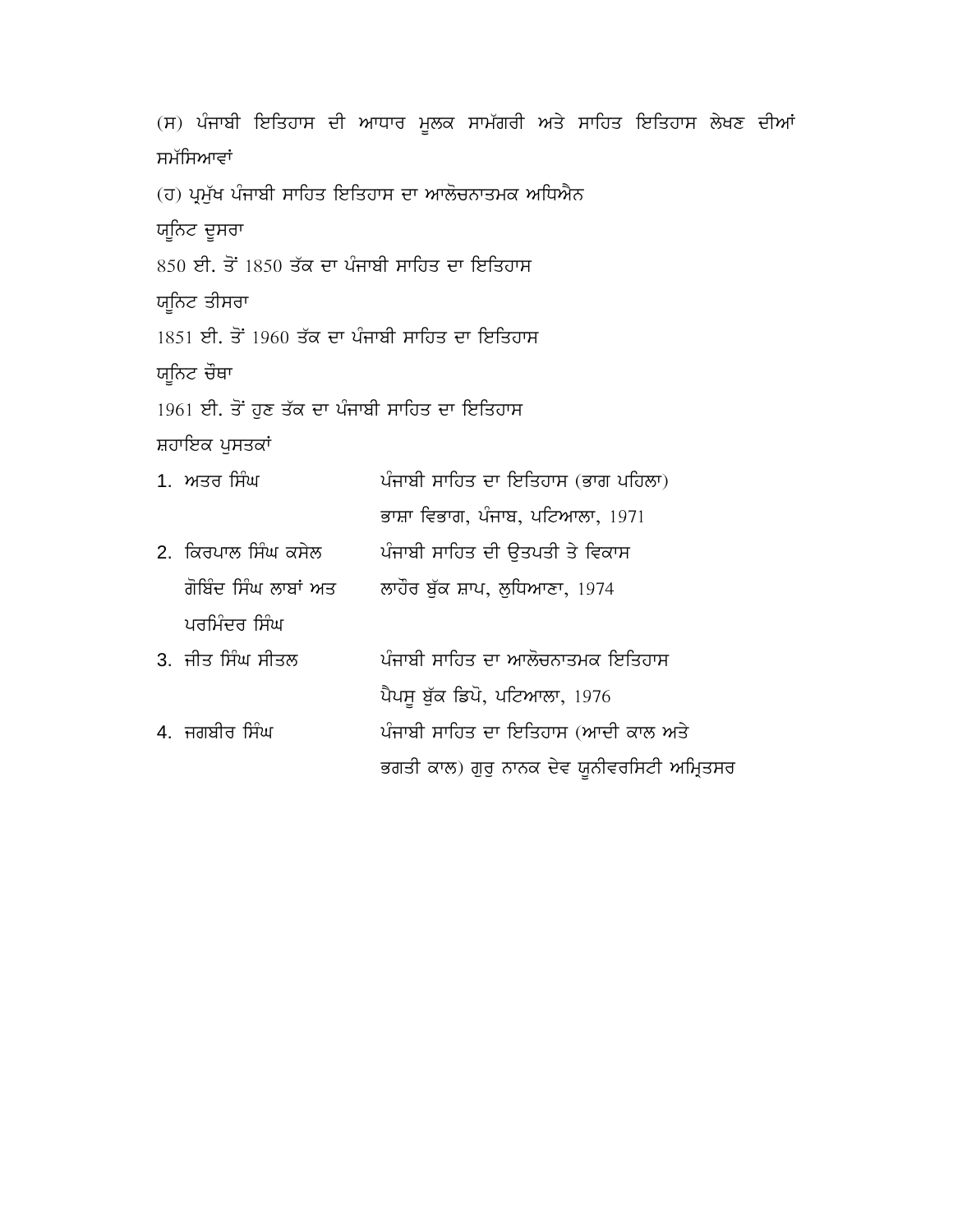# **Paper Fifth Parvasi Panjab Sahit** ਪੇਪਰ ਪੰਜਵਾਂ, ਆਪਸ਼ਨ (ਦੂਸਰੀ) ਪਰਵਾਸੀ ਪੰਜਾਬੀ ਸਾਹਿਤ

ਕਲ ਅੰਕ: 100

ਪੇਪਰ : 80 ਅਤੇ ਇਨਟਰਨਲ ਅਸੈਸਮੈਂਟ : 20

ਸਮਾਂ – 3 ਘੰਟੇ

## ਨੋਟ:

ਪ੍ਰਸ਼ਨ ਪੱਤਰ ਦਾ ਉਤੇ ਲਿਖਿਆ ਜਾਵੇਗਾ :

- 1. ਪਹਿਲਾ ਪ੍ਰਸ਼ਨ ਲਾਜਮੀ ਹੋਵੇਗਾ ੀ ਵਿਦਿਆਰਥੀ ਨੇ ਹਰ ਯੁਨਿਟ ਵਿੱਚੋਂ ਇਕ ਸਵਾਲ ਕਰਨਾ ਹੈ ੀ ਕੁੱਲ ਪੰਜ ਸਵਾਲ ਕਰਨੇ ਹਨ
- $2.$  ਹਰ ਪਸ਼ਨ 16 ਨੰਬਰ ਦਾ ਹੋਵੇਗਾ

ਪੇਪਰ ਸੈਂਟਰ ਲਈ ਹਿਦਾਇਤਾਂ :

- 1. ਪੇਪਰ ਸੇਟਰ ਪ੍ਰਸ਼ਨ ਪੱਤਰ ਵਿੱਚ ਕੁਲ ਨੌਂ ਪ੍ਰਸ਼ਨ ਪੁੱਛੇਗਾ
- 2. ਪ੍ਰਸ਼ਨ ਨੰਬਰ ਇੱਕ ਵਿੱਚ ਚਾਰ ਛੋਟੇ ਸਵਾਲ ਪੁੱਛੇ ਜਾਣਗੇ ਜੇ ਕਿ ਸਲੇਬਸ ਵਿੱਚ ਲਗੀਆ ਪੁਸਤਕਾਂ ਤੇ ਆਧਾਰਿਤ ਹੋਣਗੇ**ੀ ਹਰ ਸਵਾਲ ਦਾ ਜਵਾਬ ਘੱਟ ਤੋ ਘੱਟ ਇਕ ਪੱਨੇ** ਦਾ ਦੇਣਾ ਹੋਵੇਗਾ ੀ ਇਸ ਸਵਾਲ ਵਿੱਚ ਕੋਈ ਅੰਦਰੂਨੀ ਛੋਟ ਨਹੀ ਹੋਵੇਗੀ
- 3. ਹਰ ਯੂਨਿਟ ਵਿੱਚੋ ਦੇ ਪ੍ਰਸ਼ਨ (ਹੱਰ ਪੁਸਤਕ ਵਿੱਚੋ ਇੱਕ ਇੱਕ) ਪੁੱਛੇ ਜਾਣਗੇ ੀ ਹਰ ਪ੍ਰਸ਼ਨ ਦਾ ਜਵਾਬ ਘੱਟੋ - ਘੱਟ ਪੰਜ ਪੁਨਿਆ ਦਾ ਹੋਵੇ

ਯਨਿਟ ਪਹਿਲਾ

ਪਾਠ ਕਮ ਵਿੱਚ ਪ੍ਰਾਪਤ ਪੁਸਤਕਾ ਦੇ ਲੇਖਕਾਂ ਦੇ ਰਚਨਾ ਕਾਲ ਵਿੱਚ ਪ੍ਰਾਪਤ ਸਾਹਿਤ ਦੇ ਇਤਿਹਾਸਕ ਪਰਿਪੇਖ ਪ੍ਰਵਿਰਤੀਆ, ਵਿਕਾਸ, ਵਿਭਿਨ ਲੇਖਕਾ ਤੇ ਧਾਰਾਵਾ ਦੇ ਤੁਲਨਾਤਮਕ ਅਧਿਐਨ ਨਾਲ ਸਬੰਧਤ ਪ੍ਰਸ਼ਨ

ਯੁਨਿਟ ਦੁਸਰਾ

ਨਿਰੰਜਨ ਸਿੰਘ ਨੂਰ ਉਜੇਨ ਦੀ ਅੱਖ

ਰਵੀ ਸਾਹਿਤ ਪ੍ਰਕਾਸ਼ਨ, ਅਮ੍ਰਿਤਸਰ, 1993

ਸੁਖਪਾਲ ਵਿਸਾਰ ਦੇਸ ਜਨਮ ਨਾ ਜਨਮੇ

ਅੰਤਰਨਾਦ ਪ੍ਰਕਾਸ਼ਨ, ਪਟਿਆਲਾ